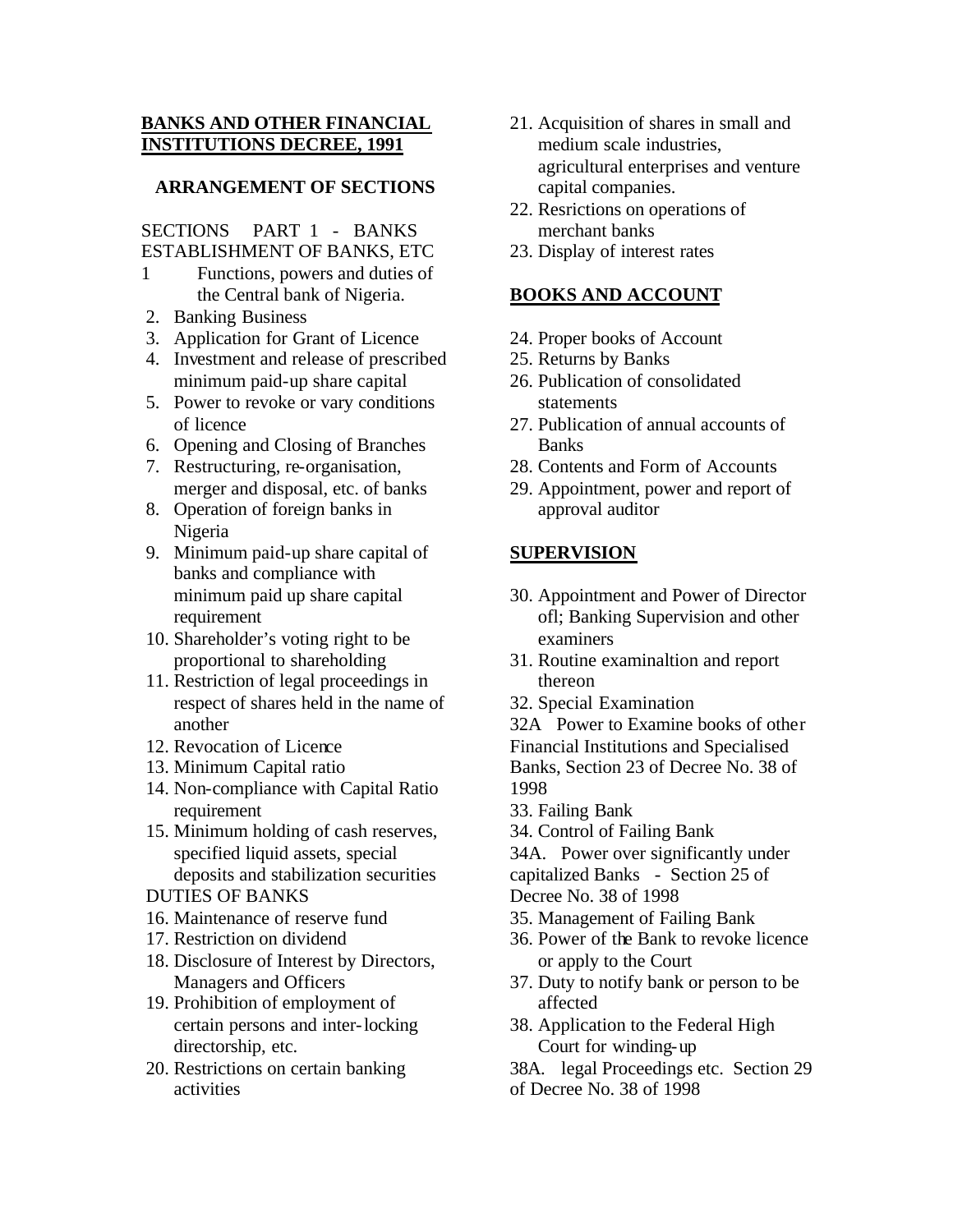38B. Corporation to forward Returns - Section 29 of Decree No. 38 of 1998

## **GENERAL AND SUPPLEMENTAL**

- 39. Restrictions on the use of certain names
- 40. General restriction on Advertisement for Deposits
- 41. Power of the President to proscribe trade union
- 42. Closure of Bank during a strike
- 43. Prohibition of the Receipt of Commissions, etc, by staff of Banks
- 44. Disqualification and Exclusion of certain individuals from Managements of Banks.

## **MISCELLANEOUS MATTERS**

- 45. Offences by Companies, etc, and by servants and Agents
- 46. Offences by Directors and Manager of Banks
- 47. Penalties for offices not otherwise provided for
- 48. Jurisdiction of the Federal High Court
- 49. Protection against Adverse claims
- 50. Priority of local deposit liabilities
- 51. Exemptions
- 52. Exemption of Community Banks, etc.
- 53. Application of Companies and Allied Matters Decree 1990
- 54. Application of Nigeria Deposit Insurance Corporation Decree 1988
- 55. Power to make regulations

## **PART 11 – OTHER FINANCIAL INSTILTIONS**

56. prohibition of unlicenced Financial Institutions

- 57. Application for Licence
- 58. Failure to comply with conditions of licence
- 59. Supervisory power of the Bank
- 59A. control of Failing Other Financial Institutions - Section 41 of Decree No. 38 of 1998
- 59B. Application of Decree to Other Financial Institutions - Section 7 of Decree No. 40 of 1999

# **PART 111 - MISCELLANEOUS AND SUPPLEMENTARY**

- 60. Failure to comply with Rules, etc
- 60A. Power as to the offences and the Attorney General's fiat - Section 43 of Decree No. 38 of 1998
- 61. Interpretation
- 62. Citation and Repeal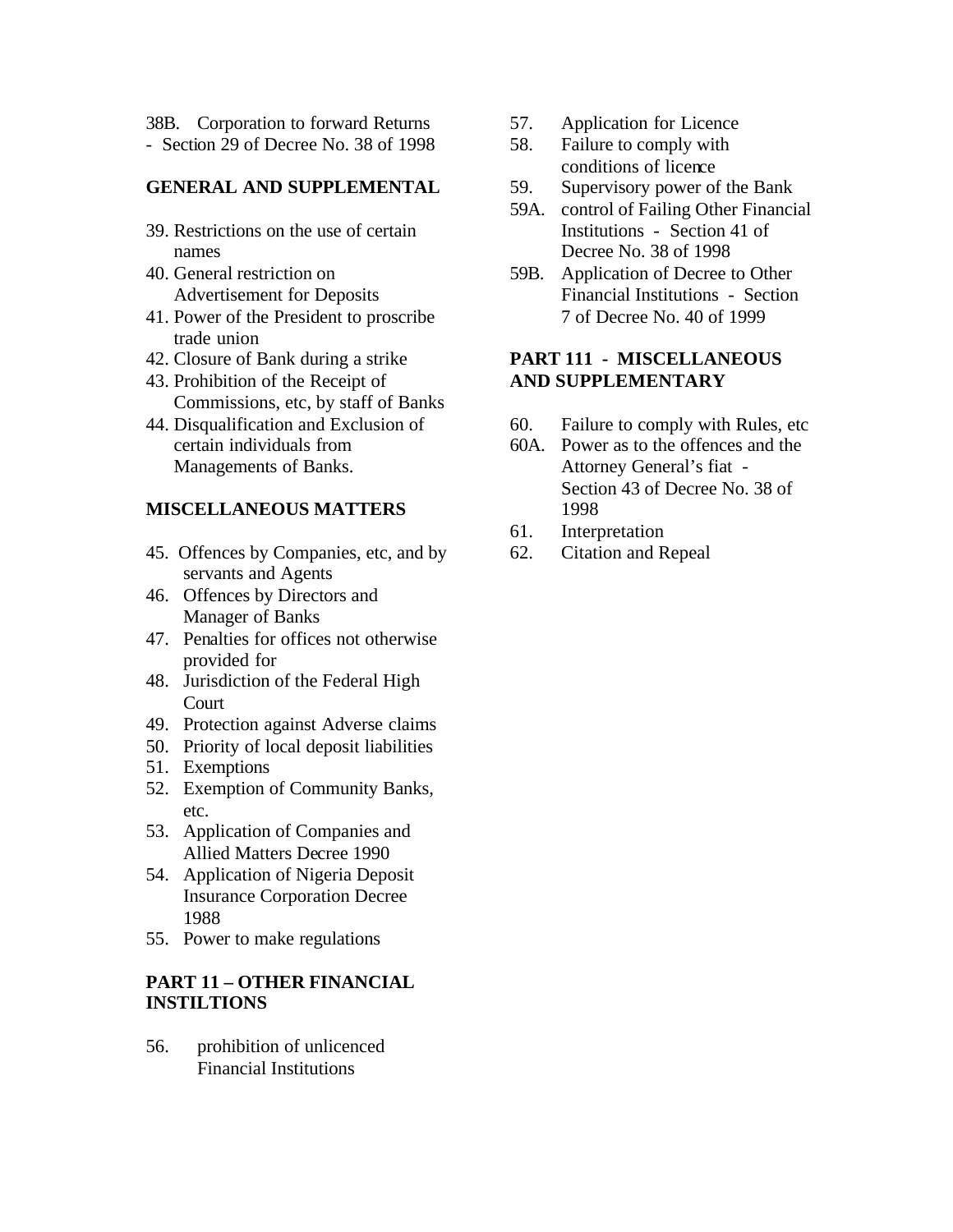THE FEDERAL MILITARY GOVERNMENT hereby decrees as follows:-

## PART 1 - BANKS

#### ESTABLISHMENTS OF BANKS ETC.

- 1. (1) The Central Bank of Nigeria (hereinafter in this Decree referred to as "the Bank") shall have all the functions and powers conferred and the duties imposed on it by this Decree.
- 2. The Bank shall in addition to the functions and powers conferred on it by this Decree, have the functions and powers conferred and the duties imposed on the Bank by the Central Bank of Nigeria Decree 1991 powers conferred and the duties imposed on the Bank by the Central Bank of Nigeria Decree 1991
- 3. The Bank may authorize or instruct any officer or employee of the Bank to perform any of the functions, exercise any powers, or discharge any of its duties under this Decree.
- 4. The Bank may, either generally or in any particular case, appoint any person who is not an officer or employee of the Bank, to render such assistance as it may specify in the exercise of its powers, the performance of its functions, or the discharge of its duties under this Decree, or to exercise, perform or discharge the functions and duties on behalf of and in the name of the Bank.
- 5. For the purpose of this Decree, a person shall be deemed to be receiving money as deposits -
	- (a) if the person accepts deposits from the general public as a feature of its business or if it issues an advertisement or solicits for such deposit;
	- (b) notwithstanding that it receives moneys as deposits which are limited to fixed amounts or that certificates or other instruments are issued in respect of any such amounts providing for the repayment to the holder of thereof either conditionally or unconditionally of the amount of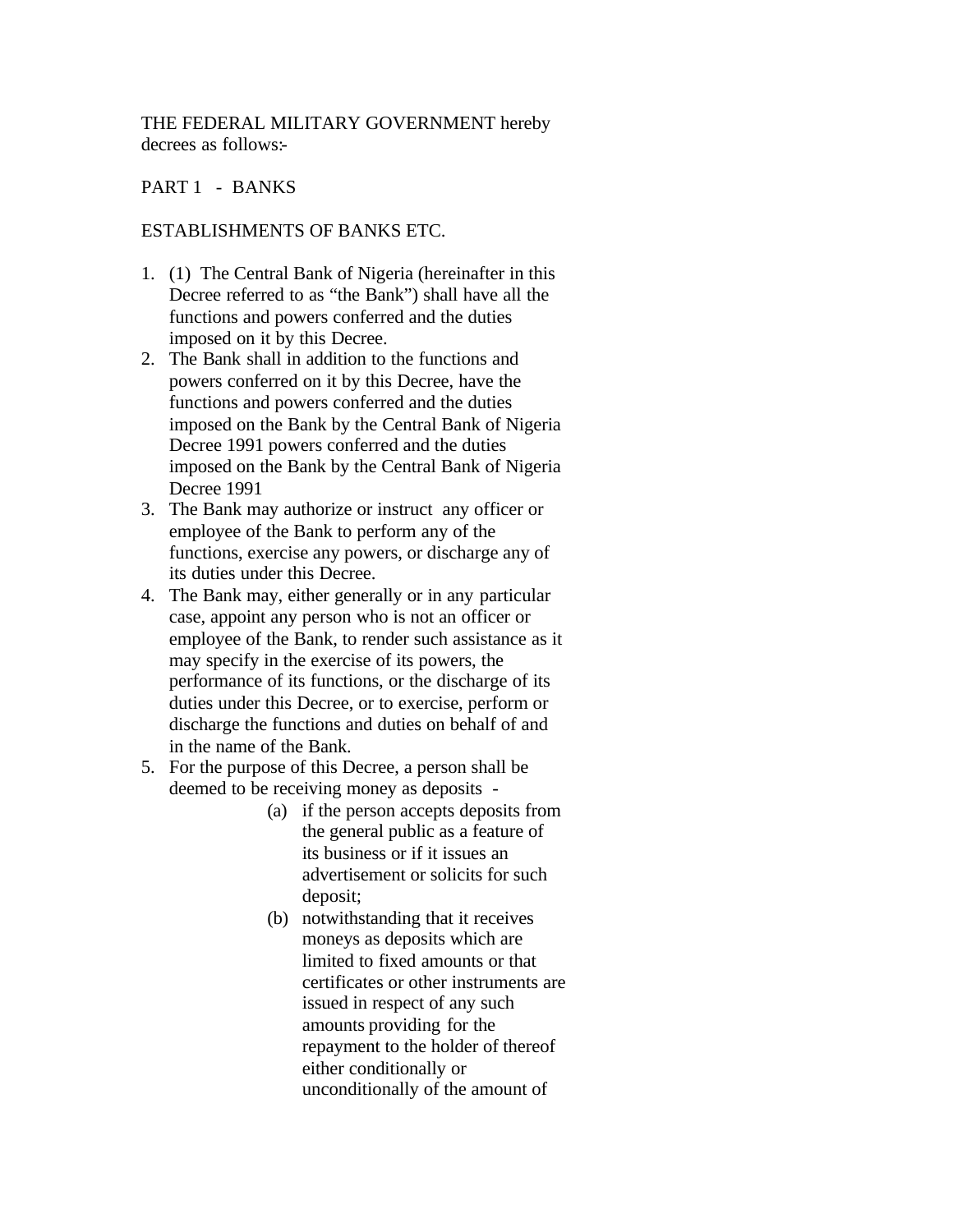the deposits at specified unspecified dates or for the payment of interest or dividend on the amounts deposited at specified intervals

or otherwise, or that such certificates are transferable.

(6) notwithstanding anything contained in this section to the contrary, the receiving of moneys against any issue of shares and debentures offered to the public in accordance with any enactment in force within the Federation shall not be deemed to constitute receiving moneys as deposits for the purposes of this Decree.

**2**. (1) No person shall carry on any banking business in Nigeria except it is a company duly incorporated in Nigeria and holds a valid banking licence issued under this Decree.

(2) Any person who transacts banking business without a valid licence under this Decree is guilty of an offence and liable on conviction to imprisonment for a term not exceeding 10 (ten) years or to a fine of N2,000,000.00 or ; to both such imprisonment and fine.

- **3.** (1) Any person desiring to undertake banking business in Nigeria shall apply in writing to the Governor for the grant of a licence and shall accompany the application with the following:-
	- (a) A feasibility report of the proposed Bank;
	- (b) A draft copy of the memorandum and articles of association of the proposed Bank
	- (c) A list of the shareholders, directors and principal officers of the proposed Bank and their particulars;
	- (d) The prescribed application fee; and
	- (e) Such other information, documents and reports as the Bank may, from time to time, specify.
		- (2) After the applicant has provided all such information, documents and reports as the Bank may require under subsection (1) of this section, the shareholders of the proposed bank shall deposit within the Bank a sum equal to the minimum paid-up capital that may be applicable under section 9 of this Decree.
		- (3) Upon the payment of the sum referred to in subsection (2) of this section, the Governor may issue a licence with or without conditions or refuse to issue a licence and the Governor need not give any reasons for the refusal.
		- (4) Where an application for a licence is granted, the Bank shall give written notice of that fact to the applicant and the licence fee shall be paid.

Banking business

Amendment Decree 38 of 1998

Application for grant of licence

**4**.. The Bank may invest any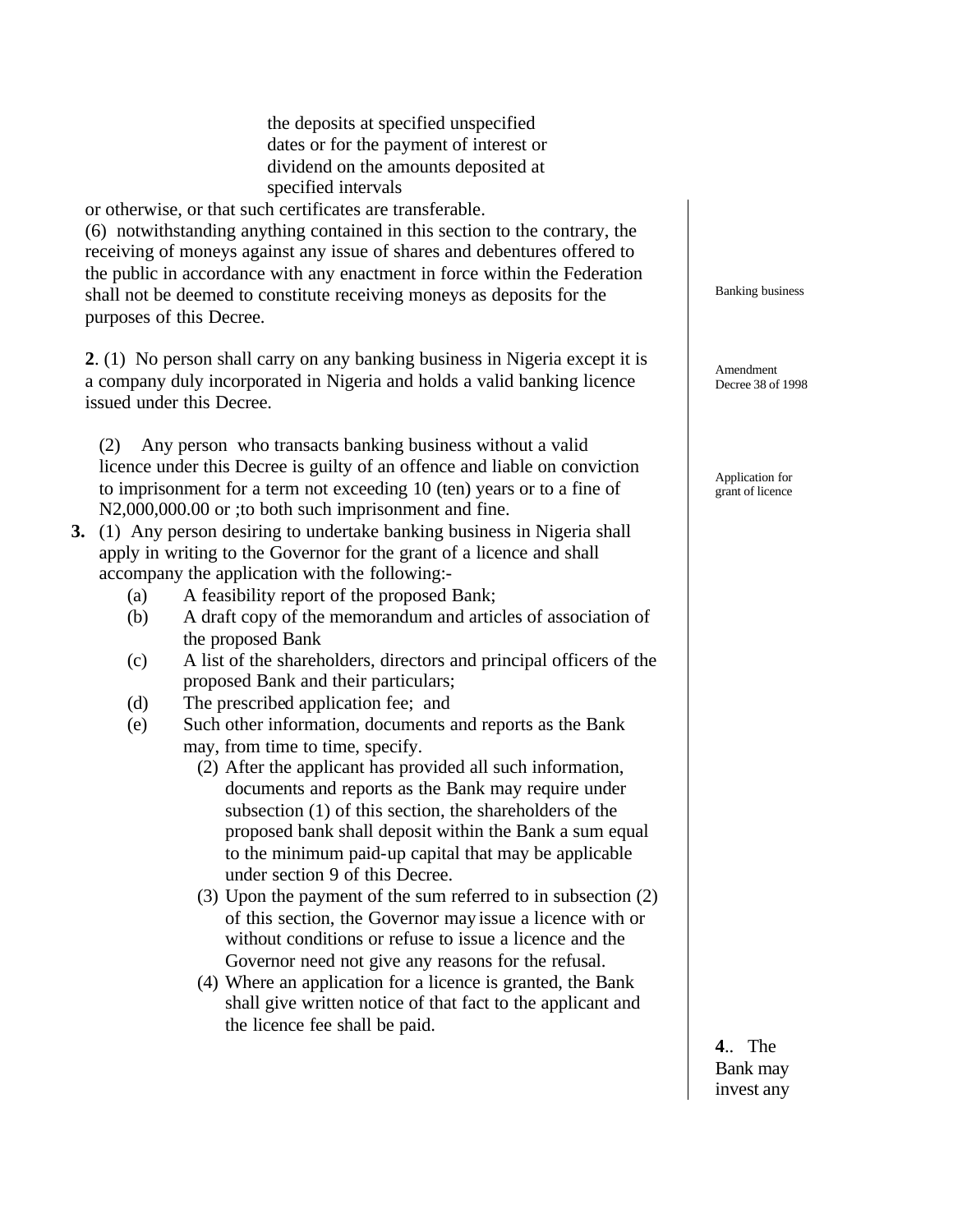amount deposited with it pursuant to section 3(2) of this Decree in treasury bills or such other securities until such a time as the Governor shall decide whether or not to grant a licence, and where the licence is not granted the Bank shall

repay the sum deposited to the applicant, together with the investment income after deduction administration expenses and tax on the income.

5. (1) The Bank may vary or revoke any condition subject to which a icence was granted or may impose fresh or additional conditions to the grant of a licence

(2) When the grant of a licence is subject to conditions, the bank shall comply with those conditions to the satisfaction of the Bank within such period as the Bank may deem appropriate in the circumstance

(3) Any bank which fails to comply with any of the conditions of its licence is guilty of an offence under this section and shall be liable on conviction to a fine not exceeding N50,000.00 for each day during which the condition is not complied with;

(4) Where the Governor propo0ses to vary, revoke or impose fresh or additional conditions on a licence, he shall before exercising such power, give notice of his intention to the bank concerned and give the bank an opportunity to make representation to him thereon.

- (5) Any bank which fails to comply with any fresh or additional condition imposed in relation to its licence is guilty of an offence and liable on conviction to a fine nor exceeding N500,000.00 and to an additional fine of N5,000.00 for each day during which the offence continues.
- 6. (1) No bank may open or close any branch office anywhere within or outside Nigeria except with the prior consent in writing of the Bank
- (2) Any bank which contravenes the provisions of subsection (1) of this section is guilty of an offence and liable to a fine not

exceeding N2,000,000.00 and the closure in case of the opening of a branch office and the re-opening in the case of a closure of a branch office and in addition to a fine of N100,000.00 for each day during which the offence continues

- 7. (1) Except with the prior consent of the Governor, no bank shall enter into an agreement or arrangement -
	- (a) which results in a change in the control of the bank;
	- (b) for the sale, disposal or transfer howsoever, of the whole or any part of the business of the bank;
	- (c) for the amalgamation or merger of the bank with any other person;

Investment and release of prescribed minimum paid-up share capital

Power to revoke or vary conditions of licence

Amendment ecree No. 38 of 1998

> Opening and closing of branches

Amendment Decree no. 38 of 1998

Restructuring, reorganisation

Mergers and disposal, etc, of banks Amendments of Decree No. 38 of 1998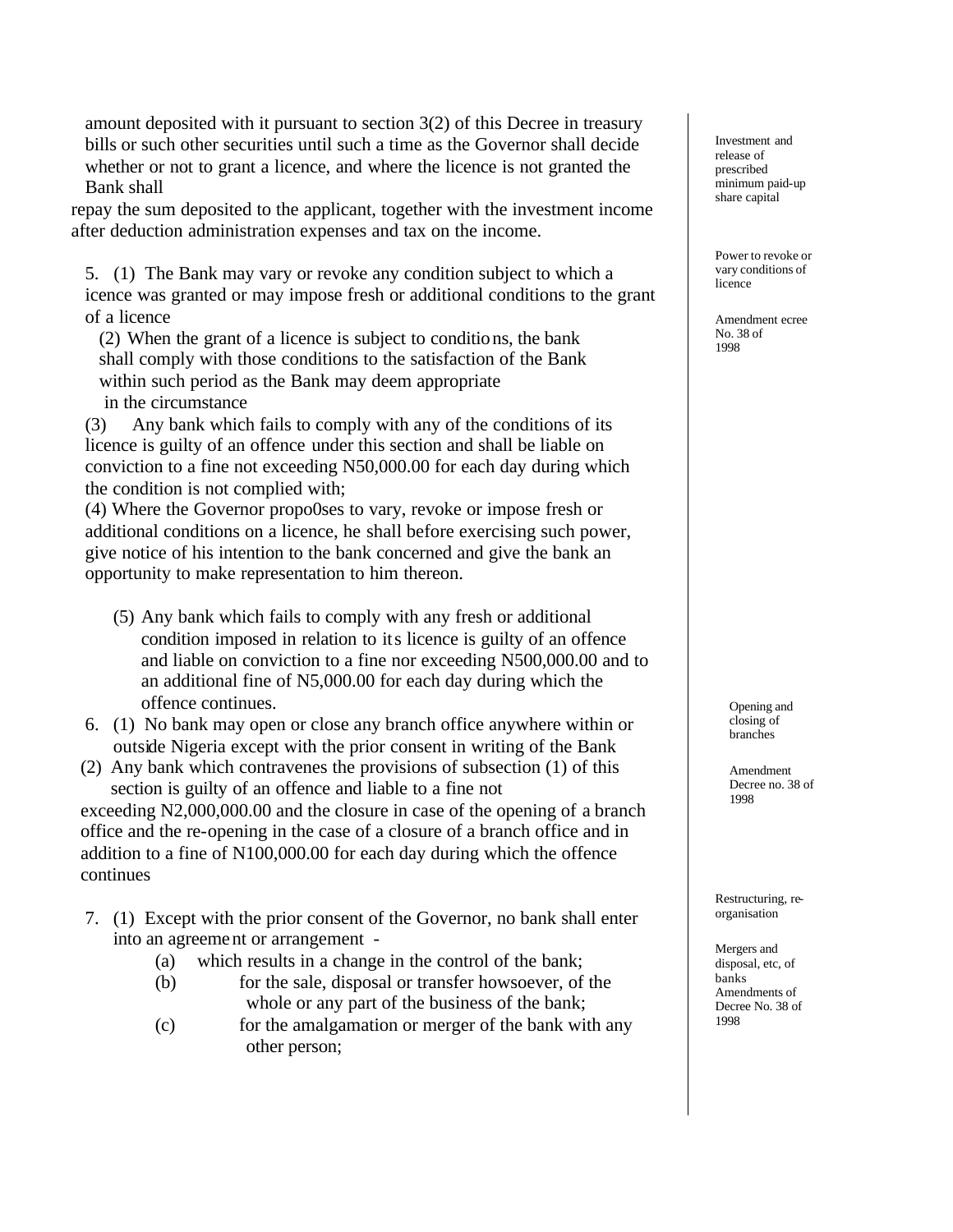for the reconstruction of the bank;

(e) to employ a management agent or to transfer its business to any such agent

- (2) Any person who contravenes the provisions of subsection (1) of this section is guilty of an offence and liable to a fine not exceeding N1,000,000.00 and in the case of a continuing offence to an additional fine of N10,000.00 for each day during which the offence continues.
- 8. (1) Except with the prior approval of the Bank, no foreign bank shall operation branch offices or representative office in Nigeria
	- (2) The Bank may, subject to such conditions as it may impose, from time to time, grant to any bank registered in Nigeria or a foreign bank a licence to undertake off-shore banking business from Nigeria
	- (3) Subject tro the provisions of subsection (1) of this section, nothing in the provisions of the Nigeria Investment Promotion Commission Decree 1995 or any other law or enactment shall be construed as authorizing any person whether as a citizen of Nigeria or a non-Nigeria to carry on any banking business in Nigeria without a valid banking licence issued by the Bank under this Decree.
	- (4) Any person who contravenes the provisions of sub-section  $(1)$  or  $(3)$  of this section is guilty of an offence and liable on conviction to a fine not exceeding N1`,000 ,000.00 and in the case of a
	- (5) continuing offience to an additional fine of N10,000.00 for each day during which the offence continues.
- 9. (1) The Bank shall, from time to time, determine the minimum paid-up share capital requirement of each category of banks licensed under this Decree.
	- (2) Any failure to comply with the provisions of this section of this Decree within such period as may be determined by the Bank, from time to time, shall be a ground for
	- (3) the revocation of any licence issued pursuant to the provisions of this Decree or any other Act repealed by it.

Operation of foreign banks in Nigeria.

Amendment Decree No. 38 of 1998

Minimum paid-up share capital of banks and compliance with minimum paid-up share capital requirement Amendment Decree No. 38 of <sup>19</sup>98

10. Notwiths tanding the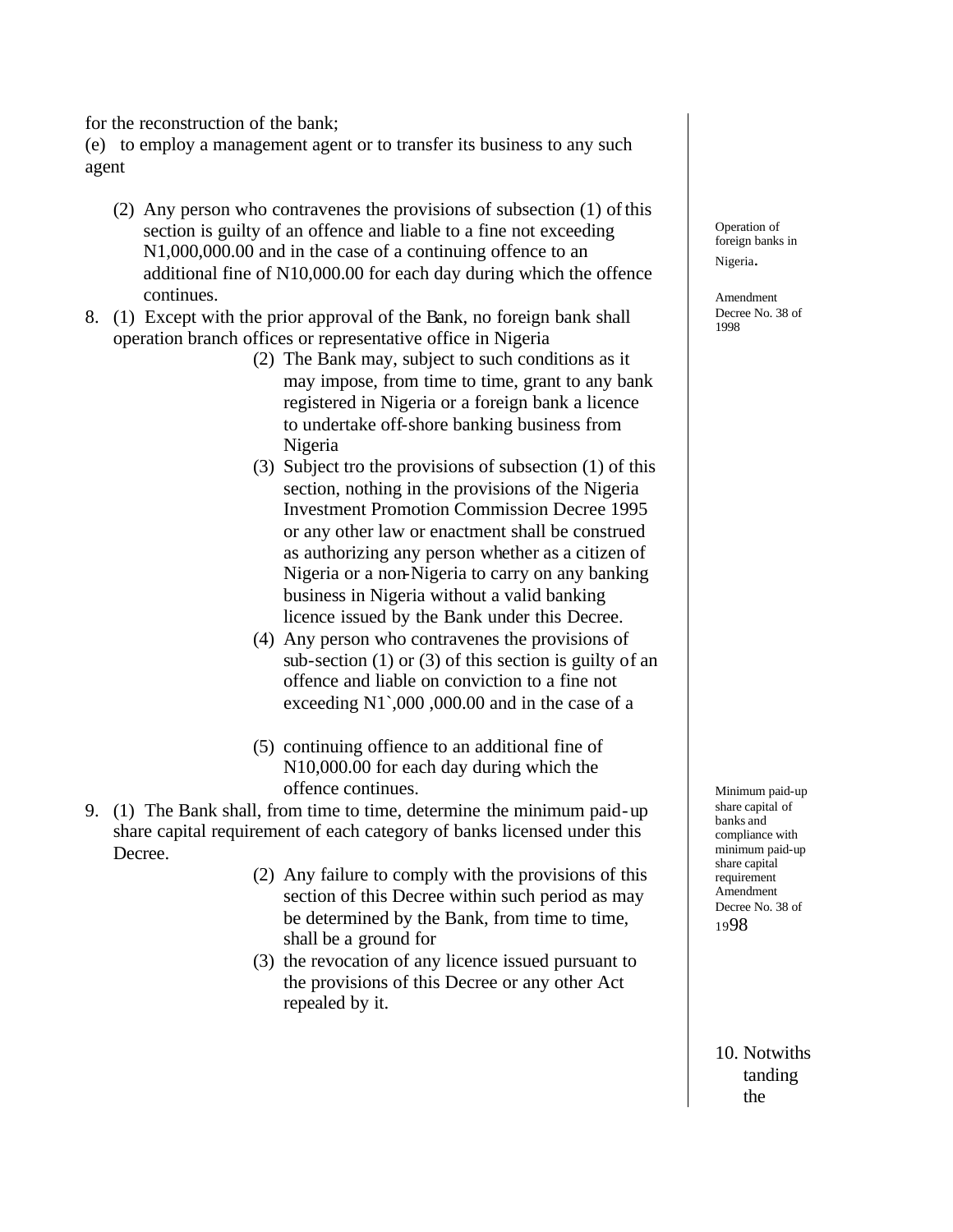provisions of the Companies and Allied Matters Decree 1990 or any agreement or contract, the voting rights of every shareholder in a bank shall be proportional to his contribution to the paid-up share capital of the bank.

11. Notwithstanding anything contained in any law or in any contract or interment, no suit or other proceeding shall be maintained against any person registered as the holder of a share in a bank on the ground that the title to the said share vests in any person other than the registered holder;

Provided that nothing in this section shall bar a suit or other proceeding on behalf of a minor or person suffering from any mental illness on the ground that the registered holder holds the share on behalf of the minor or person suffering from the mental illness.

12. (1) The Governor may, with the approval of the Board of Directors and by notice published in the Gazette, revoke any licence granted under this

Decree if a Bank:-

- (a) ceases to carry on in Nigeria the type of banking business for which the licence was issued for any continuous period of 6 months or any period aggregating 6 months during a continuous period of 12 months;
- (b) goes into liquidation or is wound up or otherwise dissolved;
- (c) fails to fulfill or comply with any condition subject to which the licence was granted;
- (d) has insufficient assets to meet its liabilities;
- (e) fails to comply with any obligation imposed upon it by or under this Decree or the Central Bank of Nigeria Decree 1991, as amended.
- 13. (1) A Bank shall maintain, at all times, capital funds unimpaired by losses, in such ratio to all or any assets or to all or any liabilities or to both such assets and liabilities of the bank and all its offices in and outside Nigeria as may be specified by the Bank.

(2)Any bank which fails to observe any such specified ratios may be prohibited by the Bank from:-

- (a) advertising for or accepting new deposits;
- (b) granting credit and making investment
- (c) paying cash dividend to shareholders
- (3) In addition, the bank may be required to draw up within a specified time a capital reconstitution plan acceptable to the Bank.

Revocation of licence

Amendment Decree No. 40 of 1999

Revocation of licence

Amendment Decree No. 40 of 1999

Minimum capital ratio

Restriction of legal proceedings in respect of shares held in the name of another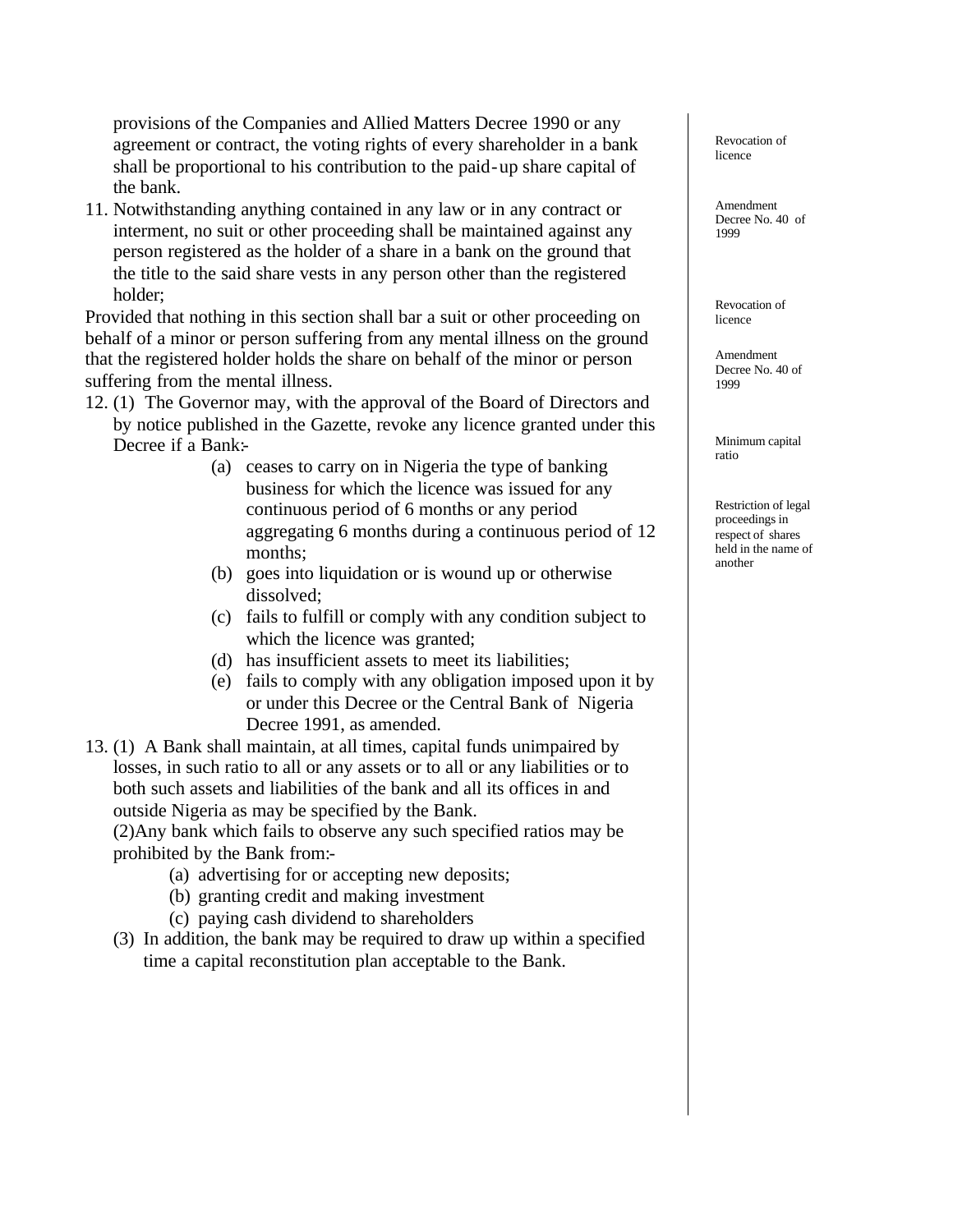14. (1) Failure to comply with the provisions of section 13 of the Decree may constitute a ground for the revocation of the licence of the bank under this Decree.

(2)Where the Bank proposes to revoke the licence of any bank pursuant to subsection (1) of this section, the Bank shall give notice of its intention to the bank and the bank may within 30 days make representation (if any) to the Bank in respect thereof.

15.(1) Every bank shall maintain with the Bank cash reserves, and special deposits and hold specified liquid assets or stabilization securities, as the case may be, not less in amount than as may, from time to time, be prescribed by the Bank by virtue of section 39 of the Central Bank of Nigeria Decree 1991.

- (2) Where both assets and liabilities are due from and to other banks, they shall be offset accordingly, and any surplus of assets or liabilities shall be included or deducted, as the case may be, in computing specified liquid assts.
- (3) In the case of the long-term advances to a bank or by an overseas or office or a bank, the advances may, with the approval of the Bank, be excluded from the demand liabilities of the bank.
- (4) Every bank shall:-
- (a) furnish within a reasonable time any information required by the Bank to satisfy the Bank that the bank is observing the requirements of subsection (1) of this section:
- (b) not allow its holding of cash reserves, specified liquid assets, special deposits and stabilization securities to be less thank the amount which may, from time to time, be prescribed by the bank;
- (c) not during the period of any deficiency, grant or permit increases in advances, loans or credit facilities to any person without the prior approval in writing to the Bank.

5.. Any bank which fails to comply with any of the provisions of subsection (4) of this section is guilty of an offence and liable to a fine of –

- (a) in the case of paragraph (a) N500,000.00 for every month during which a default under that paragraph (a) exists;
- (b) in the case of paragraph (b) N500,000.00 for each month of the offence;

Non-compliance with capital ratio requirements

Amendment Decree No. 40 of 1999

Amendment Decree No. 40 of 1999

Minimum holding of cash reserves, specified liquid assets, special deposits and stabilization securities

Amendment Decree No. 38 of 1998

Amendment Decree No. 40 of 1999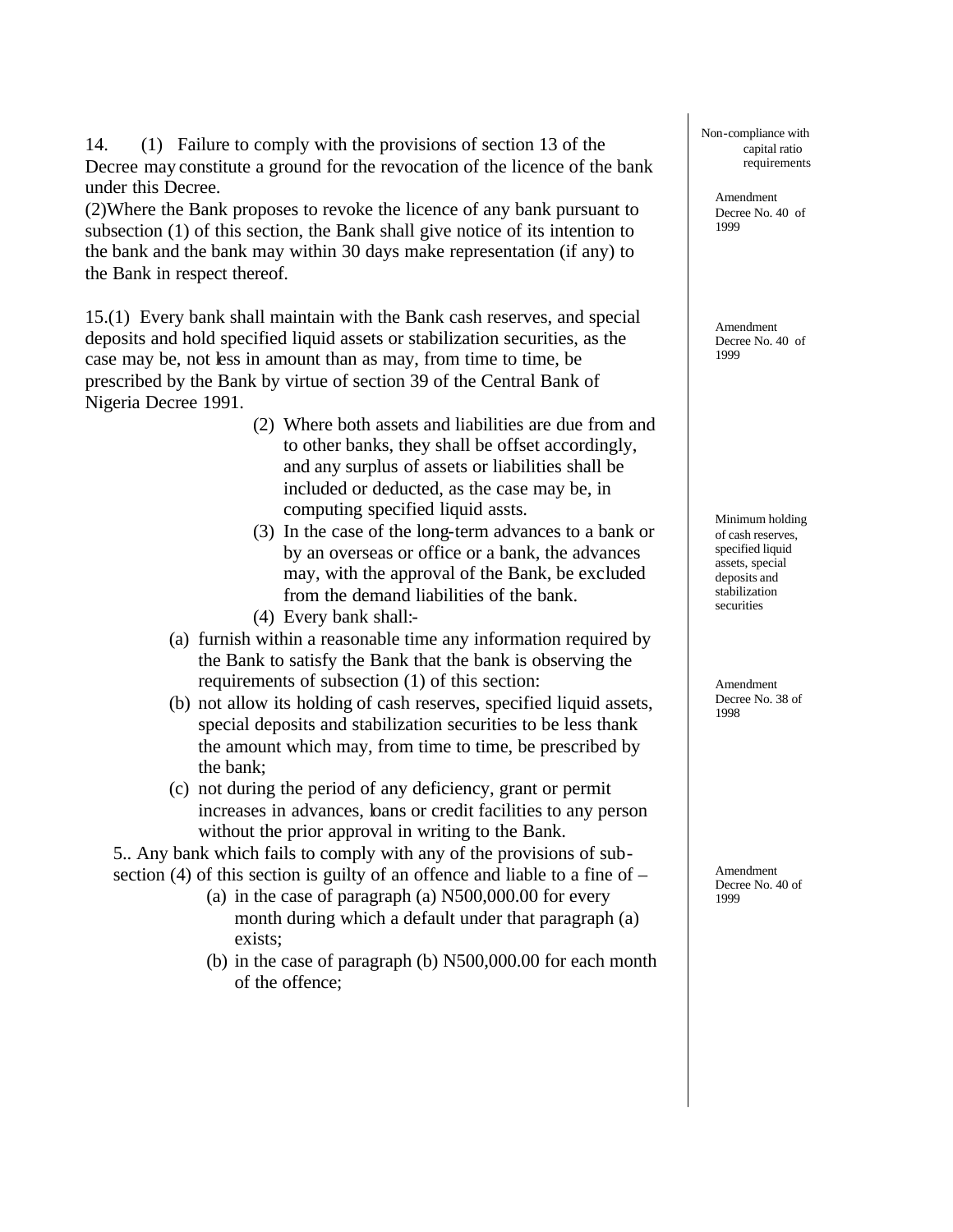(c) in the case of paragraph (C ) N500,000.00 for each month of the offence and the Bank may also, during the period when the bank fails to comply with any of the requirements of subsection (4) as aforesaid, withdraw any privileges or facilities that are normally accorded to the bank

- (6) For the purposes of this section, specified liquid assets provided they are freely transferable and free from any lien or charge of any kind shall without prejudice to the provisions of section 39 of the Central Bank of Nigeria Decree 1991, consist of all or any of the following, that is  $-$ 
	- (a) currency notes and coins which are legal tender in Nigeria;
	- (b) balances at the Bank;

© net balances at any licensed bank (excluding uncleared effects) and money at call in Nigeria;

(d)Treasury Bills and Treasury Certificates issued by the Federal Government;

(e)Inland bills of exchange and promissory notes rediscountable at the Bank;

- (f) Stocks issued by the Federal Government with such dates of maturity as may be approved by the Bank;
- (g) Negotiable certificates of deposit approved by the Bank; and
- (h) Such other negotiable instruments as may, from time to time, be approved by the Bank for the purpose of this sub-section.

## DUTIES OF BANKS

- 16. (1) Every Bank shall maintain a reserve fund and shall, out of its net profits for each year (after due provision made for taxation) and before any dividend is declared, where the amount of the reserve fund is -
	- (a) less than the paid-up share capital, transfer to the reserve fund a sum equal to not less than thirty per cent of the net profits; or
	- (b) equal to or in excess of the paid-up share capital, transfer to the reserve fund a sum equal to not less than fifteen per cent of the net profit;

Maintenance of reserve fund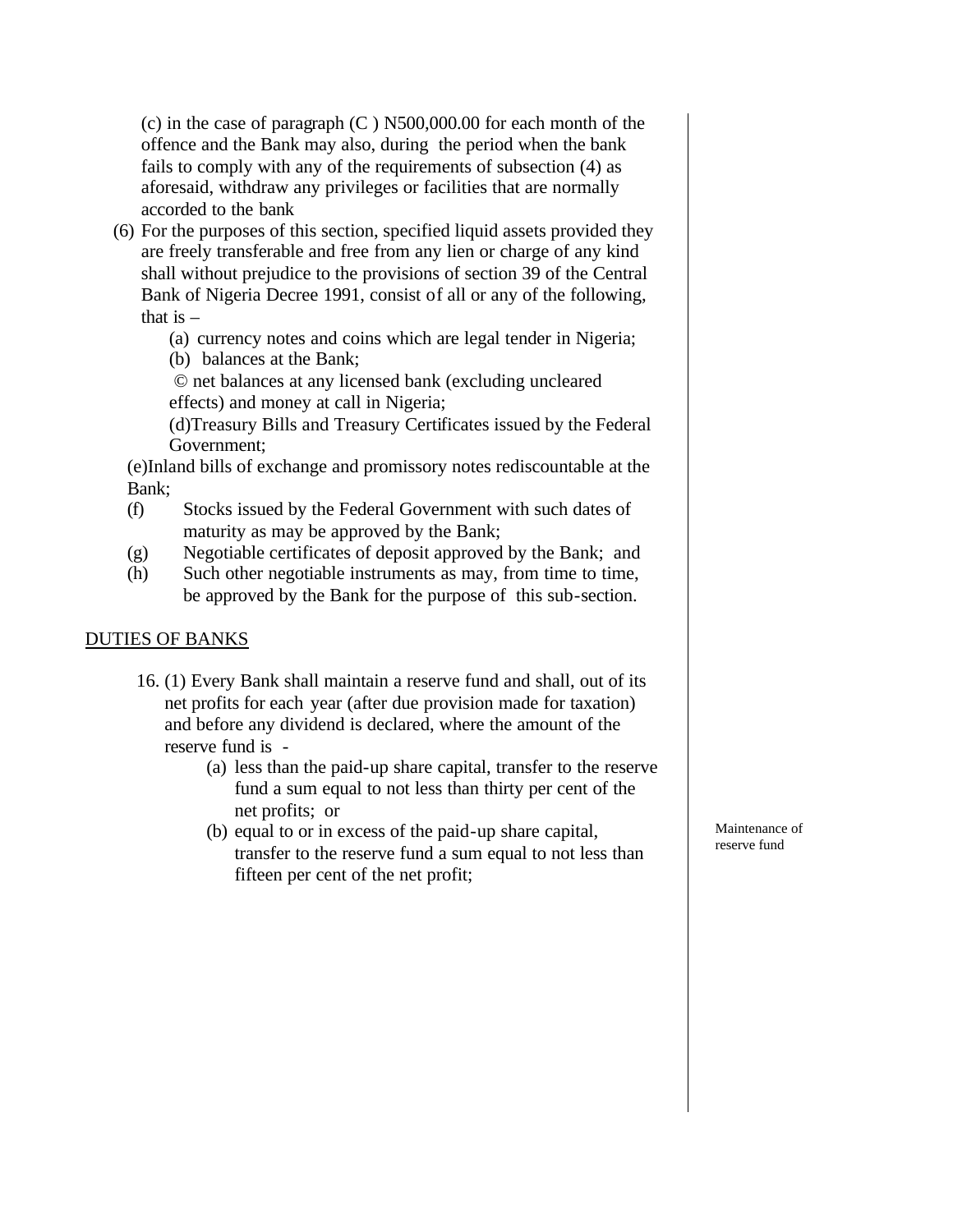Provided that no transfer under this subsection shall be made until all identifiable losses have been made good. (2) Any bank which fails to comply with the provisions of subsection (1) of this section is guilty of an offence and liable on conviction to a fine of N500,000.00

- (3) Notwithstanding paragraphs (a) and (b) of subsection (1) of this section, the Bank may, from time to time, specify a different proportion of the net profits of each year, being either lesser or greater than the proportion specified in paragraph (a) and (b) to be transferred to the reserve fund of a bank for the purpose of ensuring ensuring that the amount of the reserve fund of such bank if sufficient for the purpose of its business and adequate in relation to its liabilities.
- 17. (1) No bank shall pay dividend on its shares until
	- (a) all its preliminary expenses, organizational expenses, shares selling commission, brokerage, amount of losses incurred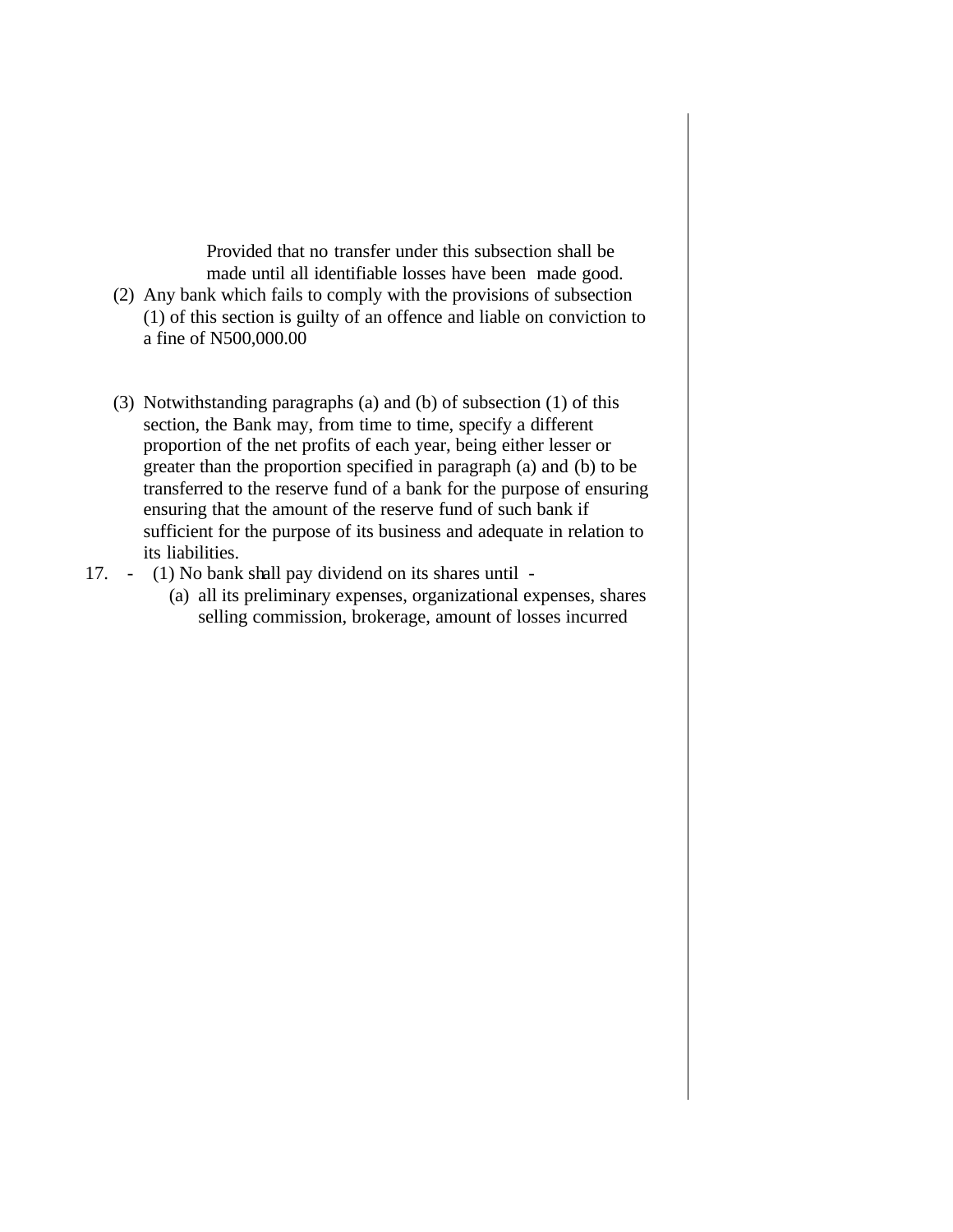and other capitalized expenses not represented by tangible assets have been completely written off;

- (b) adequate provisions have been made to the satisfaction of the Bank for actual and contingent losses on risk assets, liabilities, off balance sheet commitments and such unearned incomes as are derivable therefrom;
- (c) it has complied with any capital tratio requirement as specified by the Bank pursuant to section 13 (1) of this Decree.
	- 2. Any director, manager or officer who fails to comply with the requirements of this section of this Decree is guilty of an offence and liable on conviction to a fine of 5 per cent of the dividend paid or to imprisonment for a term not exceeding 3 years or to both such fine and imprisonment.
- 17. (1) No manager or any other officer of a bank shall
	- (a) in any manner whatsoever, whether directly or indirectly have personal interest in any advance, loan or credit facility, and if he has any such personal interest, he shall declare the nature of his interest to the bank;
	- (b) grant any advance, loan or credit facility to any person, unless sit is authorized in accordance with the rules and regulations of the bank; and where adequate security is required by such rules and regulations, such security shall, prior to the grant, be obtained for the advance, loan or credit facility and shall be deposited with the bank;
	- (c) benefit as a result of any advance, loan or credit facility granted by the bank.

Restricting on dividend

Amendment Decree No. 38 of 1998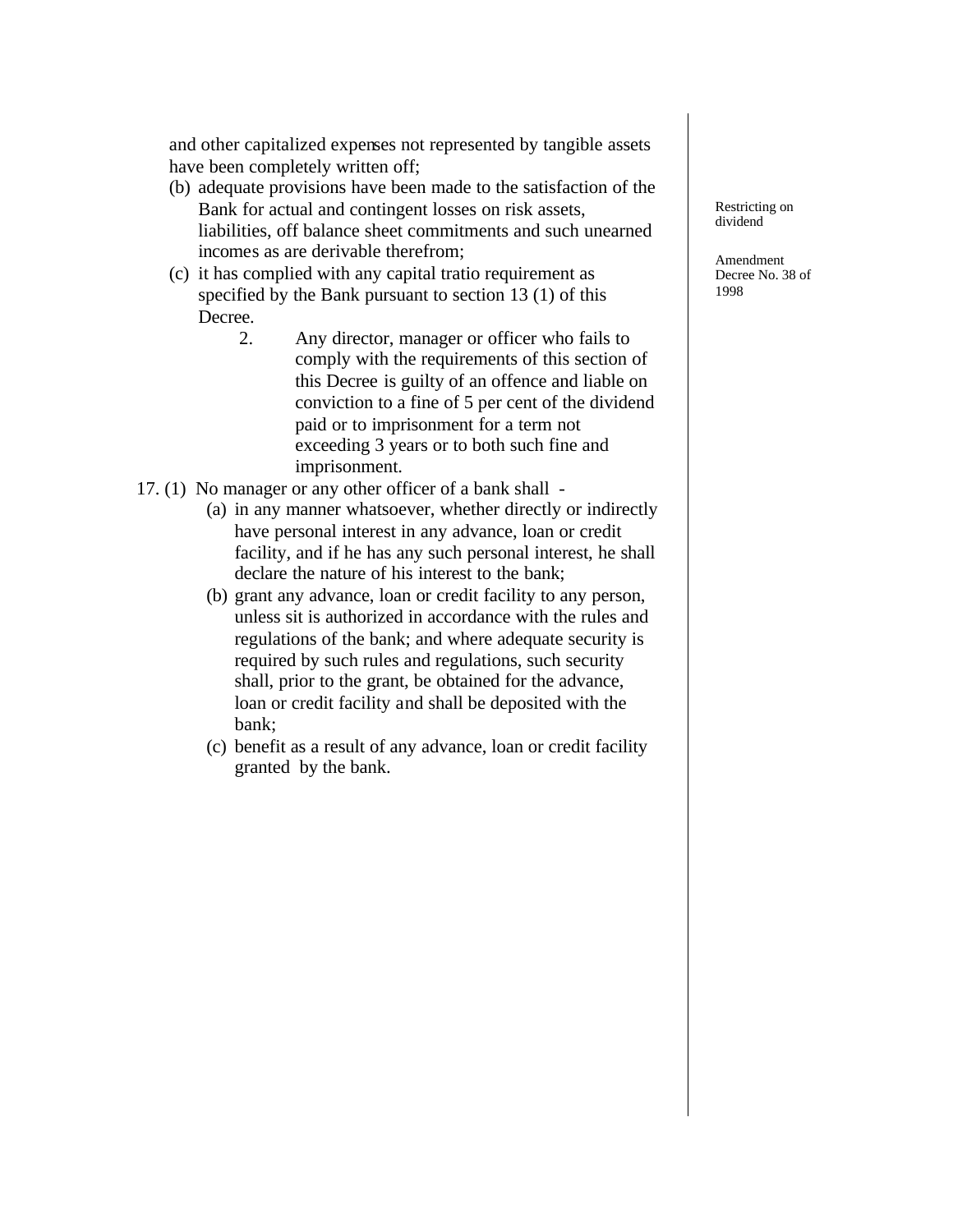- (2) Any manager or officer who contravenes or fails to comply with any of the provisions of subsection (1) of this section is guilty of an offence under this section and liable on conviction to a fine of N100,000.00 or to imprisonment for a term of 3 years; and in addition, any gains or benefits, accruing to any person convicted under this section by such contravention, shall be forfeited to the Federal Government, and the gains or benefit shall vest accordingly in that Government.
- (3) It shall be the duty of a director of a bank who is in any way, whether directly or indirectly, interested in the grant of an advance, loan, or credit facility with the bank to declare the nature of this interest at a meeting of the Board of Directors of the bank.
- (4) In the case of a proposed advance, loan or credit facility, the declaration required by this section of this Decree shall be made at the meeting of the board of Directors of the bank at which the request for the advance, loan or credit facility is first taken into consideration or it the director was not present on the date of the meeting at which the matter was discussed, he shall state his interest in the proposed advance, loan or credit facility at the next meeting of the board of directors of the bank held after he becomes so interested .
- (5) For the purpose of this section of this Decree, a general notice given to the Board of Directors of a bank by a Director to the effect that he is a member of a company or firm seeking an advance, loan or credit facility for the bank shall be regarded as a declaration of his interest in the grant of the advance, loan or credit facility which may after the date of the notice, be granted to that company or firm, and shall be deemed to be a sufficient declaration of interest in relation to any such advance, loan or credit facility so granted.

Provided that any such notice shall not have effect unless it is given at a meeting of the Board of Directors of the bank which shall be required to do all things reasonably necessary to ensure that it is brought up and read at the next meeting of the Board of Directors to the bank after it is so given,

- (6) The provisions of subsection (3) of this section shall not apply in any case:-
	- (a) where the interest of the director consists only of being a person holding less than 5 per cent of the shares of the company which is seeking an advance laon or credit facility from the bank; or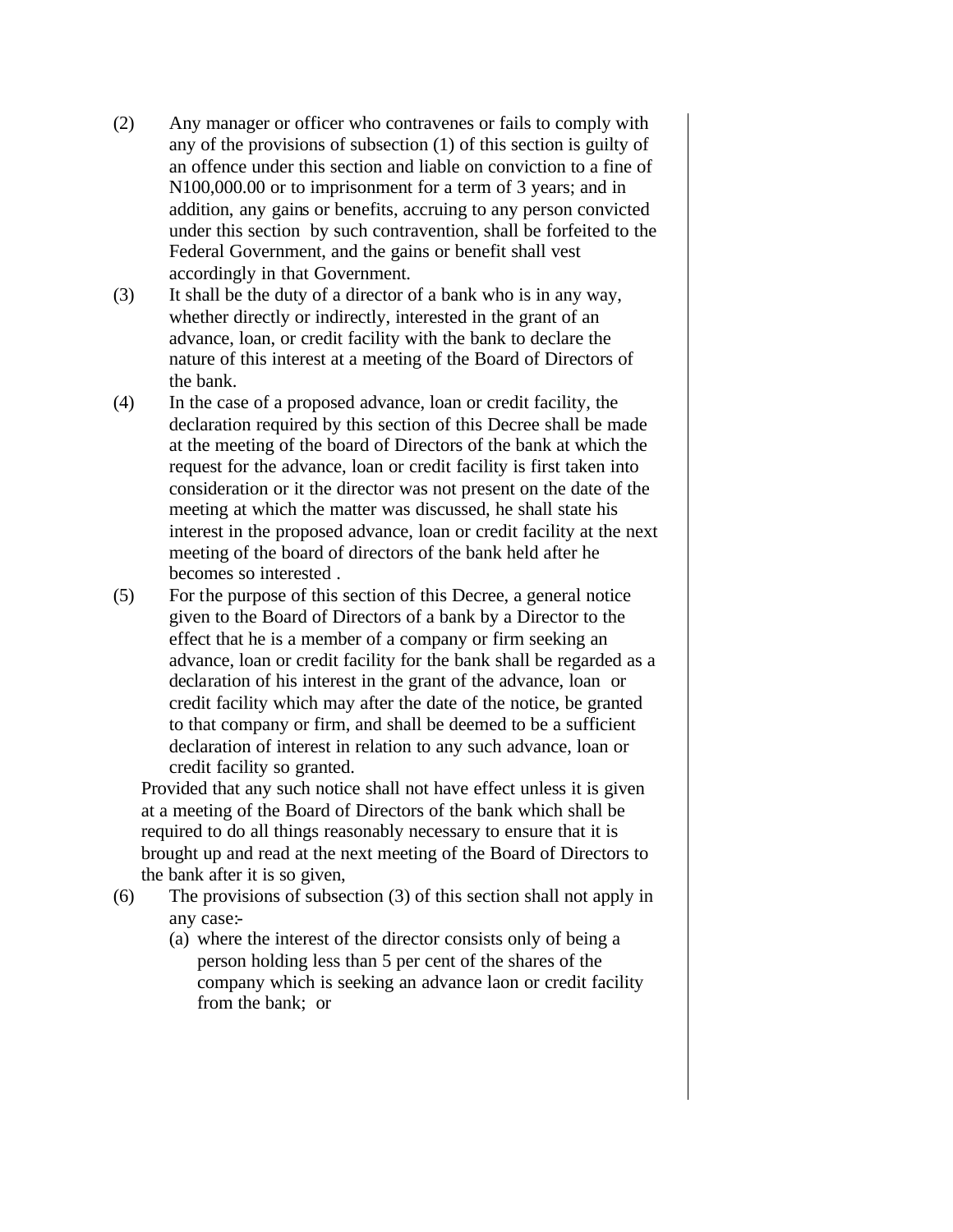- (b) if the interest of the director may properly be regarded by the Bank of immaterial.
- (7) For the ;purpose of ;subsection (5) of this section, a general notice given to the Board of Directors of a bank by a director shall be deemed to be a sufficient declaration of interest in relation to any advance, loan or credit facility, if -
	- (a) the notice specifies the nature and extent of his interest in the company or firm.;
	- (b) such interest is not different in nature to or greater in extent than the nature and extent specified in the notice at the time any advance, loan or credit facility is made; and
	- (c) the notice is given at the meeting of the Board of Directors of the bank or the director takes reasonable steps to ensure that it is brought up and read at the next meeting of the Board of Directors of the bank after it is given.
- (8) Every director of a bank who holds any office or possesses any property whereby, whether directly or indirectly, duties or interests might be created in conflict with his duties or interest as a director of a bank, shall declare at a meeting of the Board of Directors of the bank, the fact and the nature, character and extent of the interest
- (9) The declaration referred to in subsection (8) of this section shall be required to be made at the first meeting of the Board of Directors of the bank held:-
	- (a) after he becomes a director of the bank; or
	- (b) if already a director, after he came into possession of the property
- (10) The secretary of the bank shall cause to be brought up and read any declaration make under subsection (3) or (8) of this section at the next meeting of the Board of Directors of the bank after it is made and shall record any declaration made under the section of this Decree in the minutes of the meeting at which it was made or at the meeting at which it was brought up and read. (11) Any director who contravenes the provision of subsection (3) or (8) of this section is guilty of an office liable on conviction to a fine of N100,000.00 or imprisonment for a term of 3 years or

to both such fine and imprisonment.

11. Any director who contravenes the provisions of subsection (3) or (8) or this section is guilty of an offence liable on conviction to a fine of N100,000 or imprisonment for a term of 3 years or to both such fine and imprisonment.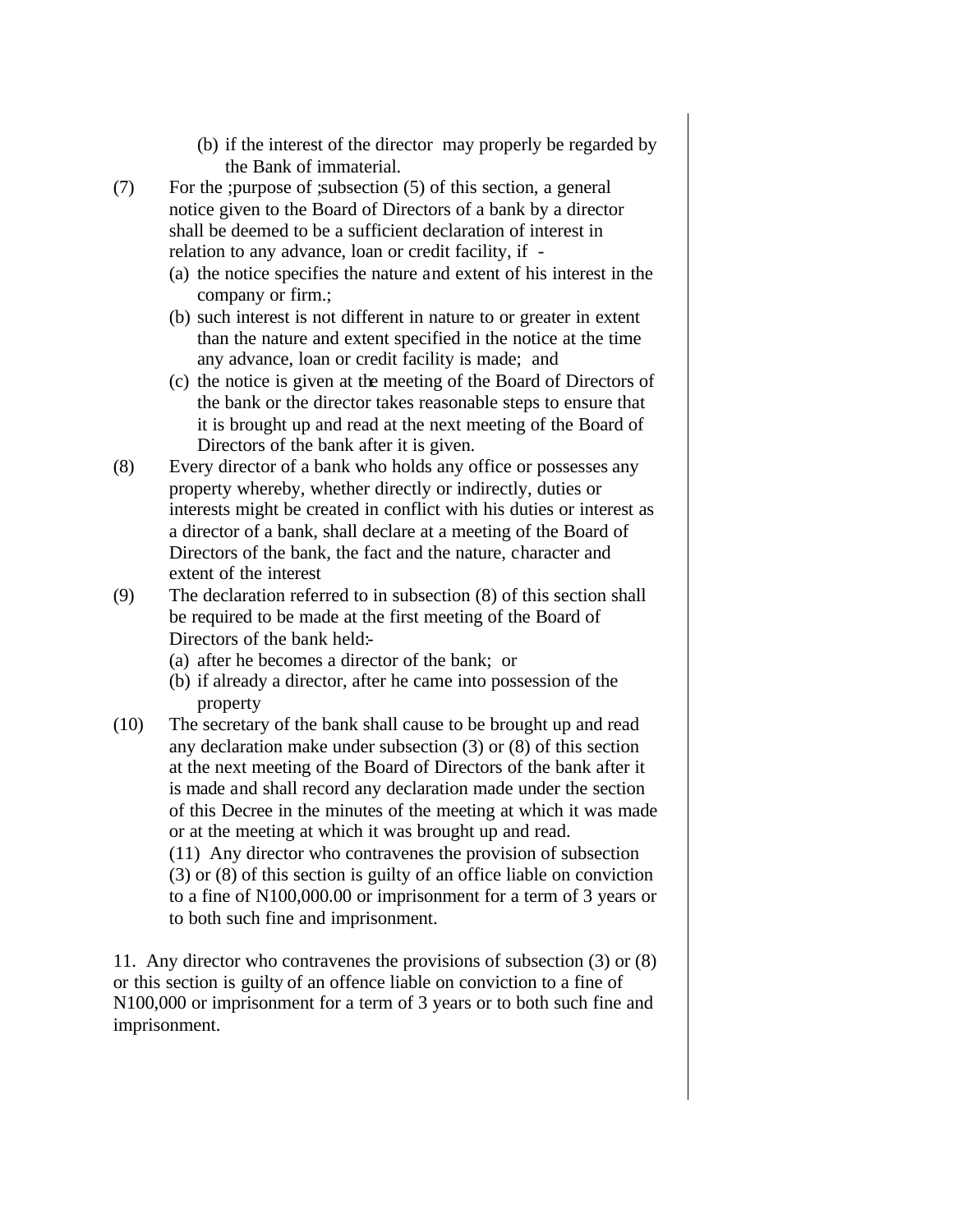19. (1) No bank shall:-

9a0 employ or continue the employment of any person who is or at any time has been adjudged bankrupt or has suspended payment to or has compounded with his creditors or who is or has been convicted by a court for

an offence involving a fraud or dishonesty, or professional misconduct;

- (a) be managed by a management agent except as may be approved by the bank.
- (2) Except with the approval of the Bank, no bank shall have as a director any person who is a director of:
	- a. any other bank;
	- b. companies which among themselves are entitled to exercise voting rights in excess of ten per cent of the total voting rights of all the shareholders of the bank
- (3) No bank shall be managed by a person who is:-
	- (a) a director of any other company not being a subsidiary of the bank; or
	- (b) engaged in any other business or vocation
- (4) Every director of a bank shall sign a code of conduct in such form or manner as the Bank may , from time to time, prescribe.
- (5) The chief executive of a bank shall cause all the officers of the bank to sign a code of conduct as may be approved by the Board of Director.

20.--- (1) A bank shall not, without the prior approval in writing of the Bank, grant:-

(a) to any person any advance, loan or credit facility or give any financial guarantee or incur any other liability on behalf of any person so that the total value of the advance, loan, credit facility, financial guarantee or any other shareholders fund unimpaired by losses or in the case of a merchant bank not more than fifty per cent of its shareholders fund unimpaired by losses; and for the purpose of this paragraph all advances, loans or credit facilities extended to any person shall be aggregated and shall include all advances, loans sor credit facilities extended to any subsidiaries or associates of a body corporate;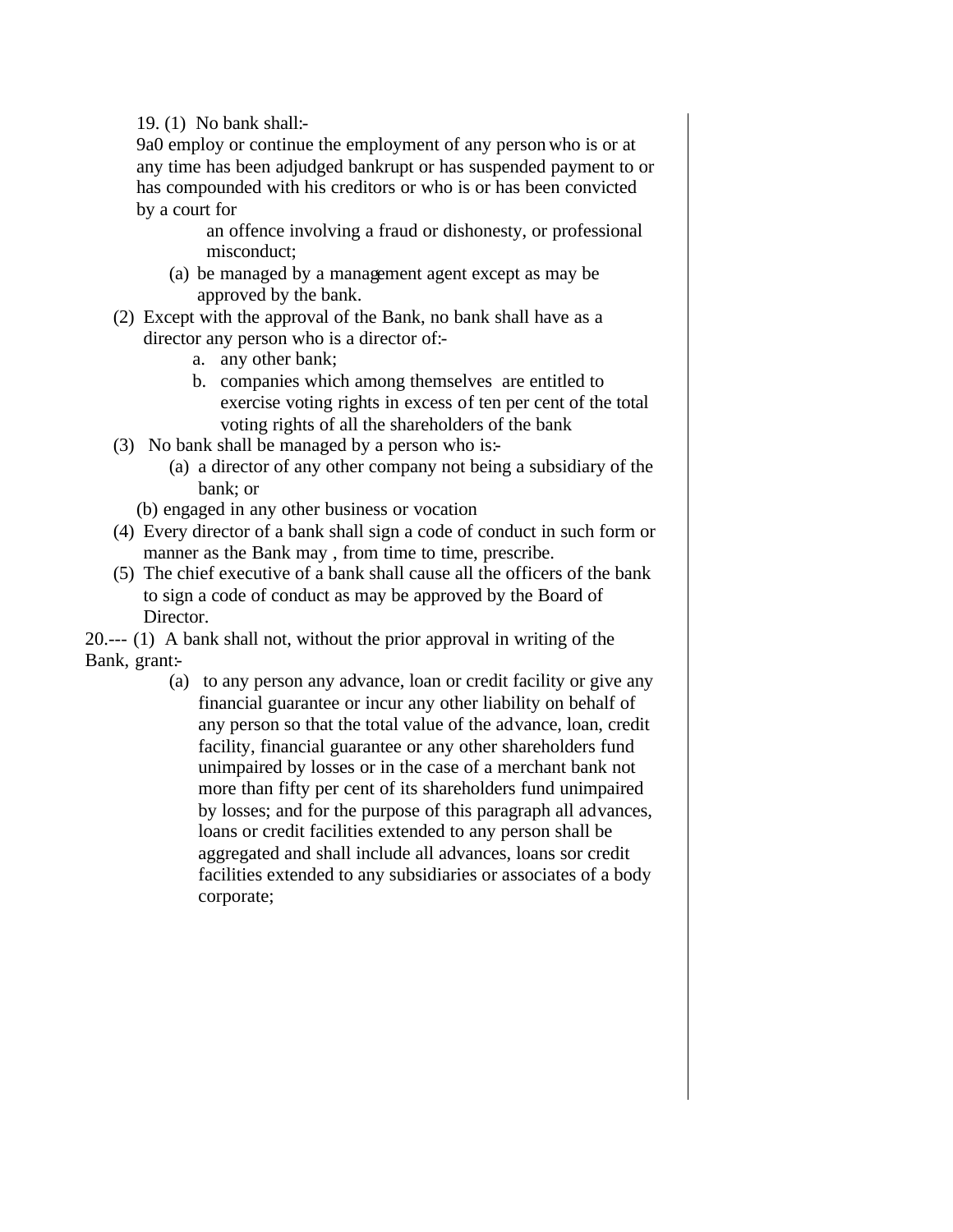Provided that the provisions of the paragraph shall not apply to transactions between banks or between branches of a bank or to the purchase of clean or documentary bills of exchange, telegraphic transfers or documents of title to goods the holder of which is entitled to payment for exports from Nigeria or to advance made against such bills, transfers or documents;

- (b) any advances, loans or credit facilities against the security of its own shares or any unsecured advances, loans or credit facilities unless authorized in accordance with the bank's rules and regulations and where any such rules and regulations require adequate security, such security shall be provided or, as the case may require, deposited with the bank.
- (2) A bank shall not, without the prior approval in writing of the Bank:-
	- (a) permit to be outstanding, unsecured advances, loans or unsecured credit facilities, or an aggregate amount in excess of N5,000.00
- (i) to its directors or any of them whether such advances, loans or credit facilities are obtained by its directors jointly or severally;

(ii) to any firm, partnership or private company in which it or any one or more of its directors is interested as director, partner, manager or agent or any individual firm, partnership or private company of which any of its director is a guarantor;

(iii)to any public company or private company in which it or any one or more of its directors jointly or severally maintains shareholding of not less than five per cent either directly or indirectly;

(b)permit to be outstanding to its officers and employees, unsecured advances, loans or unsecured credit facilities, which in the aggregate for any one officer or emploo0yee, is an amount which exceeds one year's emolument to such officer or employee;

© engage whether on its own account or on a commission basis, in wholesale or retail trade, including import or export trade, except in so far as may exceptionally be necessary in the course of the banking operations and services of that bank or in the course of the satisfaction of debts due to it, so however that nothing in the paragraph shall be construed as precluding a bank from undertaking equipment leasing business or debt factoring provided that the foregoing provisions of this paragraph shall not apply to a bank in the circumstances permitted under section 21 of this Decree;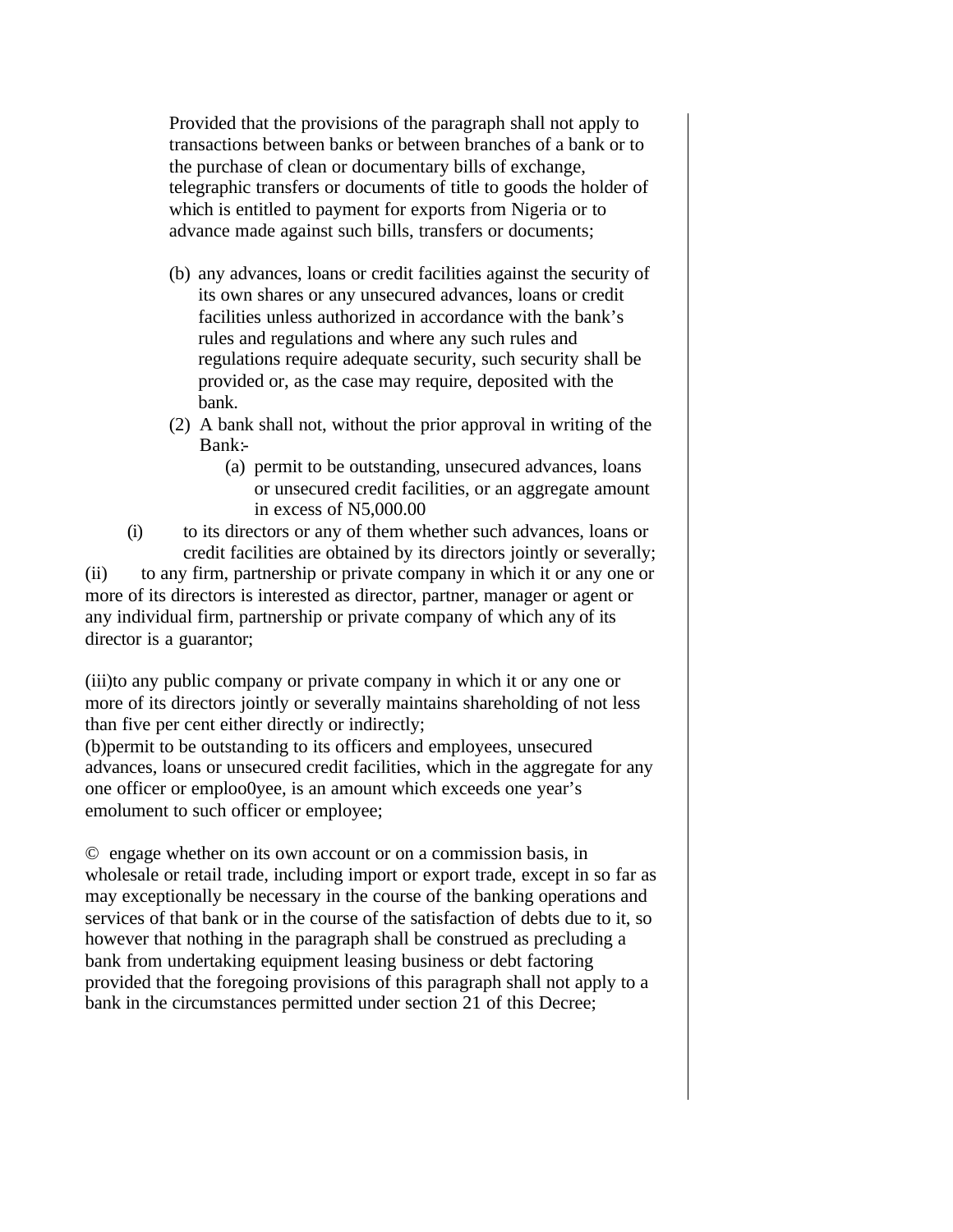(d)without prejudice to the provisions of section 21 of this Decree, acquire or hold any part of the share capital of any financial or commercial or other undertaking, except;

(j) any shareholding approved by the Bank in any company set up for the purpose of promoting the developments of the money market or capital market in Nigeria or of improving the financial machinery for financing economic development;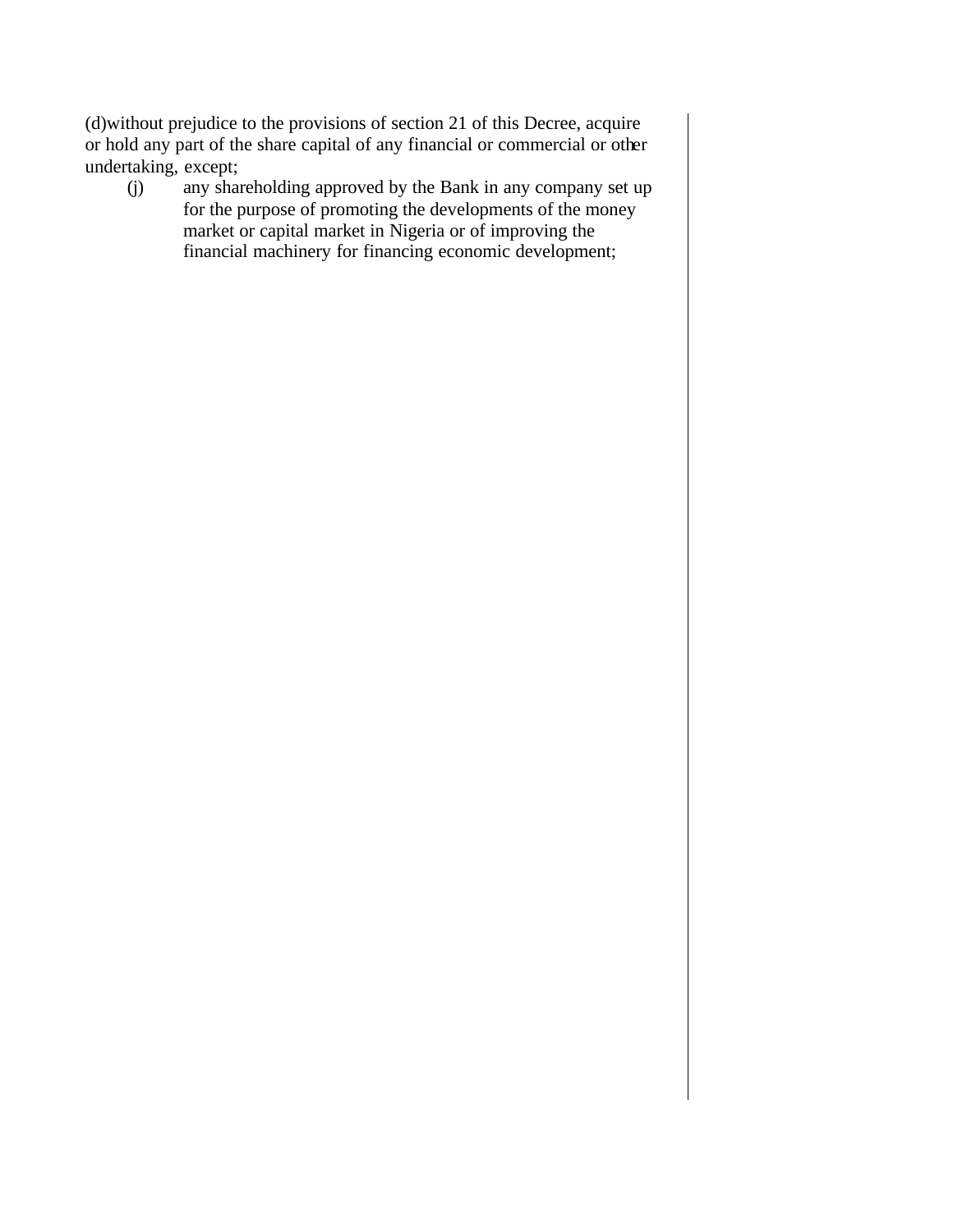(ii)any shareholding approved by the Bank pursuant to sub-paragraph (1) of this paragraph, the aggregate value of which does not at any time exceed twenty-five per cent of the sum of paid-up share capital and statutory reserves of that bank;

(iii)all shareholding acquired by a merchant bank while managing an equity issue:

Provided that the aggregate value of such acquisition does not at any time exceed the sum of the paid-up share capital of that merchant bank or ten per cent of its total assets, excluding contract items, whichever is higher and that this paragraph shall not apply to any nominee company of a bank which deals in stock and shares for or on behalf of the bank's customers or clients or majority interest acquired by a merchant bank in a company while managing an equity issue.

(e)remit, either in whole or in part, the debts owed to it by any of its directors or past directors;

(f) purchase, sell, dispose, acquire or lease any real estate for whatever ;purpose;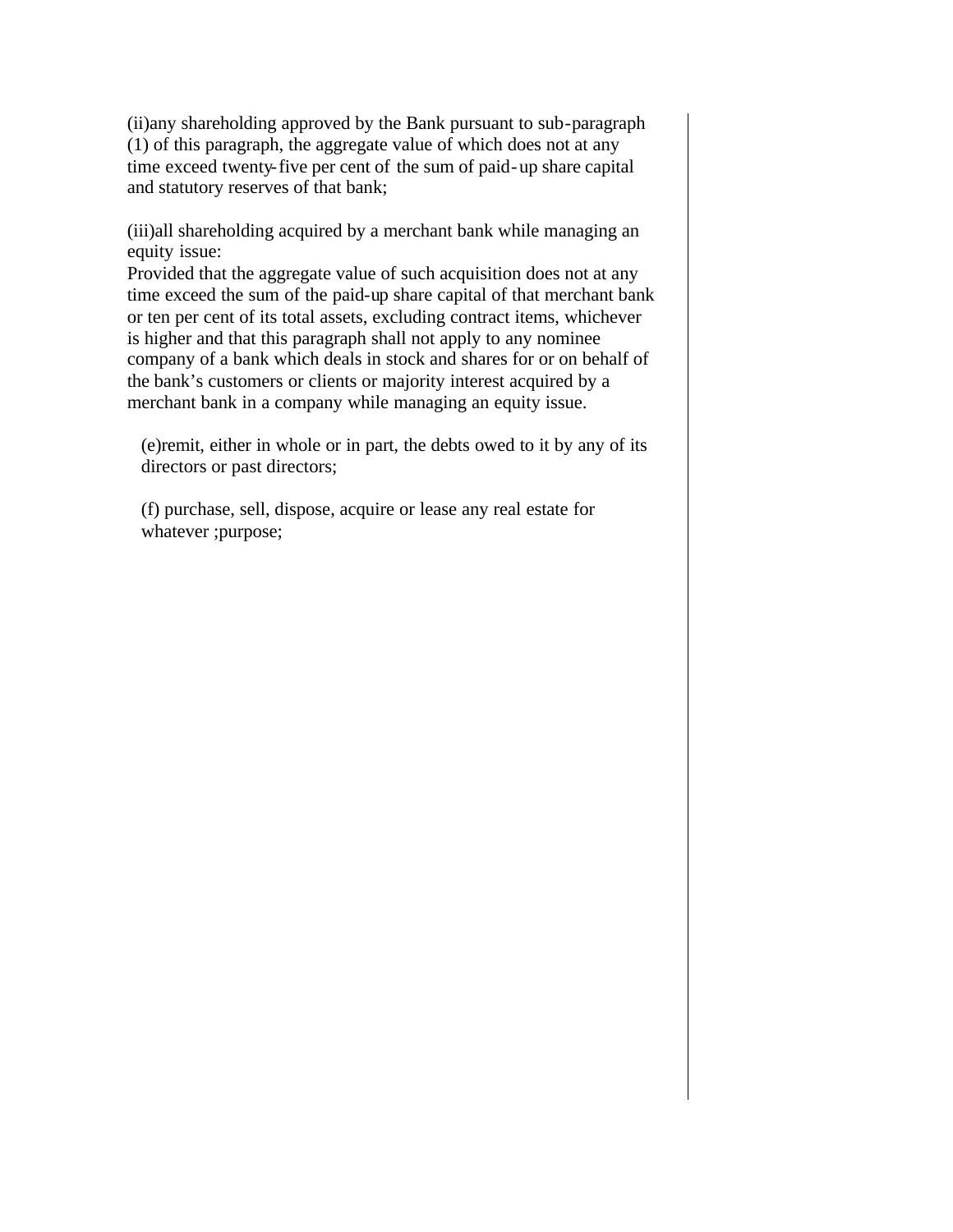- (3) Notwithstanding the foregoing provisions of this section, a bank may secure debt on any real or other property, and in default of repayment, may acquire such property and exercise any power of sale, as may be provide for in any instrument or, bny law prescribed, immediately upon such default or soon thereafter as may be deemed proper.
- (4) In paragraphs (a) and (b) of subsection (2) of this section, the expression "unsecured advances and loans" or "unsecured credit facilities," mean advances, loans or credit facilities made without security, or, in respect of any advances, loans or credit facilities made with security, any part thereof ;which at any time exceeds the market value of the assets constituting the security, or where the bank is satisfied that there is no established market value, the value of the assets as determined on the basis of a valuation approved by the bank.
- (5) In paragraphs (a) and (e) of subsection (2) of this section, the expression "director" includes director's wife, husband, father, mother, brother, sister, son, daughter and their spouses.
- (6) All the directors of a bank shall be liable jointly and severally to indemnify the bank against any loss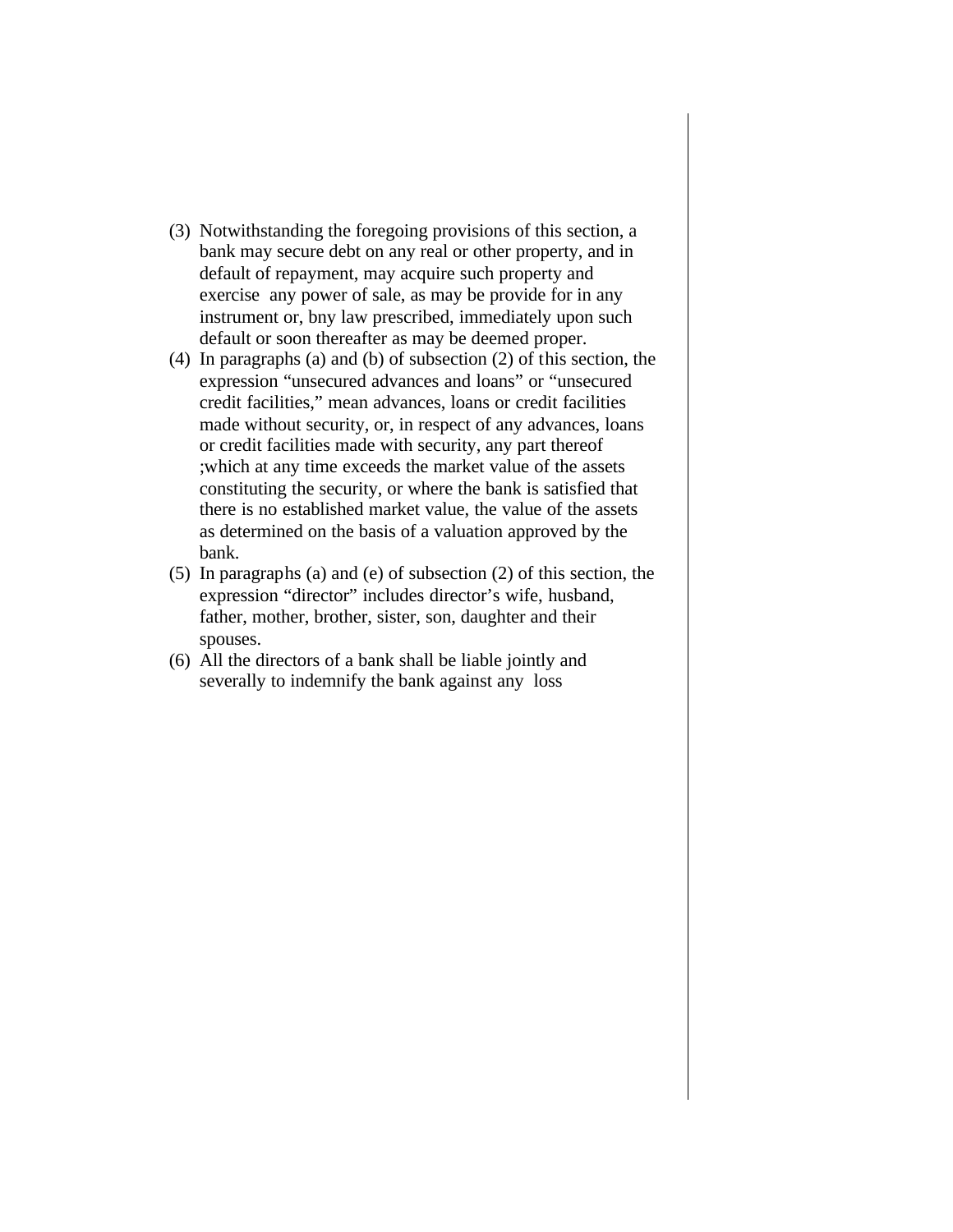arising from any unsecured advances, loans or credit facilities under paragraph (a) of subsection (2) of this section.

- (7) Any director, manager or officer who fails to comply with the requirements of this section of this Decree is guilty of an offence and liable on conviction to a fine nor exceeding N100,000.00 or to imprisonment for a term of 3 years and shall in additional be required to repay the loan or forfeit his known assets in lieu of the unpaid loan.
- (8) Any bank which after the commencement of this Decree, enters into any transaction which is inconsistent with the requirement of subsection (7) of this section is guilty of an office and liable on conviction to a fine of 1,000,000.00;

21.(1) A bank may acquire or hold part of the share capital of any agricultural, industrial or venture capital company subject to the following condition, that is -

- (a) the venture capital company is set up for the purpose of promoting the development of indigenous technology or a new venture in Nigeria;
- (b) the shareholding by the bank is in small or medium scale industries and agricultural enterprises as defined by the Bank;
- (c) the shareholding by the bank in any medium scale industry, agricultural enterprise or venture capital company of any other business approve by the Bank shall not be more than ten per cent of the bank's shareholders fund unimpaired by losses and shall not exceed forty per cent of the paid-up share capital of the company, the shares of which are acquired or held;
- (d) the aggregate value of the equity participation of the bank in all enterprises pursuant to this section does not, at any time exceed in the case of a commercial bank, twenty per cent of its shareholders fund unimpaired by losses or in the case of a merchant bank, not more than fifty per cent of its shareholders fund unimpaired by losses;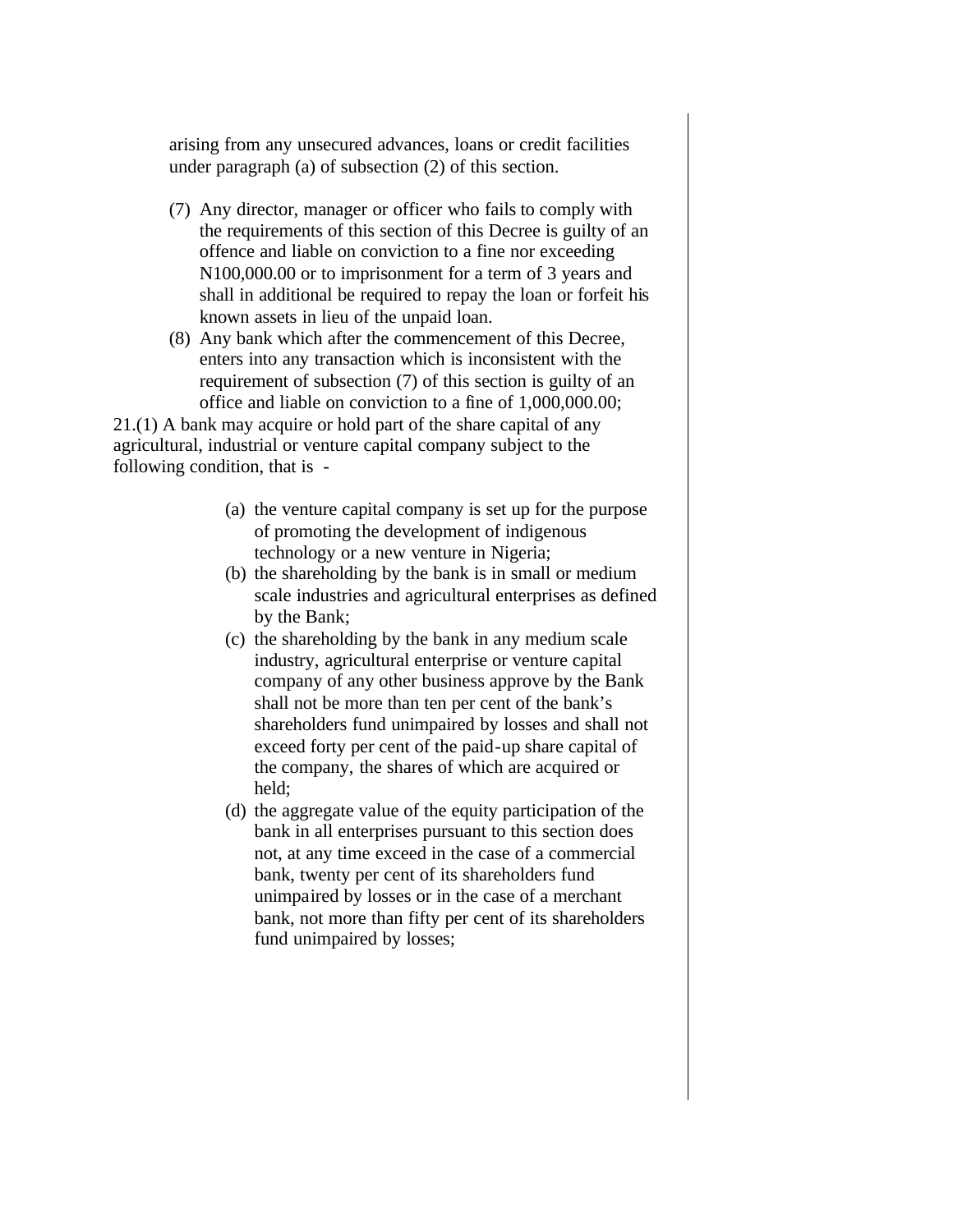Provided that bank may hold shares acquired in the course of the satisfaction of any debt owed to it..

- (2) Without prejudice to the provisions of subsection (1) of this section, a bank may hold or acquire share capital of any other business, subject to the approval of the Bank.
- (3) Every bank shall, within 21 days of the acquisition of any shareholding pursuant to subsection (1) of this section, give full particulars thereof to the Bank.
- (4) Any bank which fails to comply with the provisions of subsection (3) of this section is guilty of an offence and liable on conviction to a fine of N1,000.00 for each day during which the offence continues.
- 22.(1) A merchant bank shall not
	- (a) accept any deposit withdrawable by cheque

(b)accept any deposit below an amount which shall be prescribed, from time to time, by the Bank;

© hold for more than six months any equity interest acquired in a company while managing an equity issue except as stipulated in section 121 of this Decree.

(2) Any merchant bank which acts in contravention of or fails to comply with any of the provisions of this section is guilty of an offence and liable to a fine not exceeding N25,000.00 for each day during which the offence continues,

23. ( (1) Every bank shall display at its offices its lending and deposit interest rates and shall render to the Bank information on such rates as may be specified, from time to time, by the Bank;

Provided that the provisions of this sebsection shall not apply to profit and loss sharing banks.

(2) Any bank im breach of any of the provisions of this section is guilty of an offence and liable to a fine not exceeding N5,000.00 for every day diring which the offence continues.

# **BOOKS OF ACCOUNT**

- 24. (1) Every bank shall cause to be kept proper books of account with respect to all the transactions of the banks..
	- (2) For the purpose of subsection (1) of this section, proper books of account shall be deemed to be kept with respect of all transactions if such books as are necessary to explain such transactions an give a true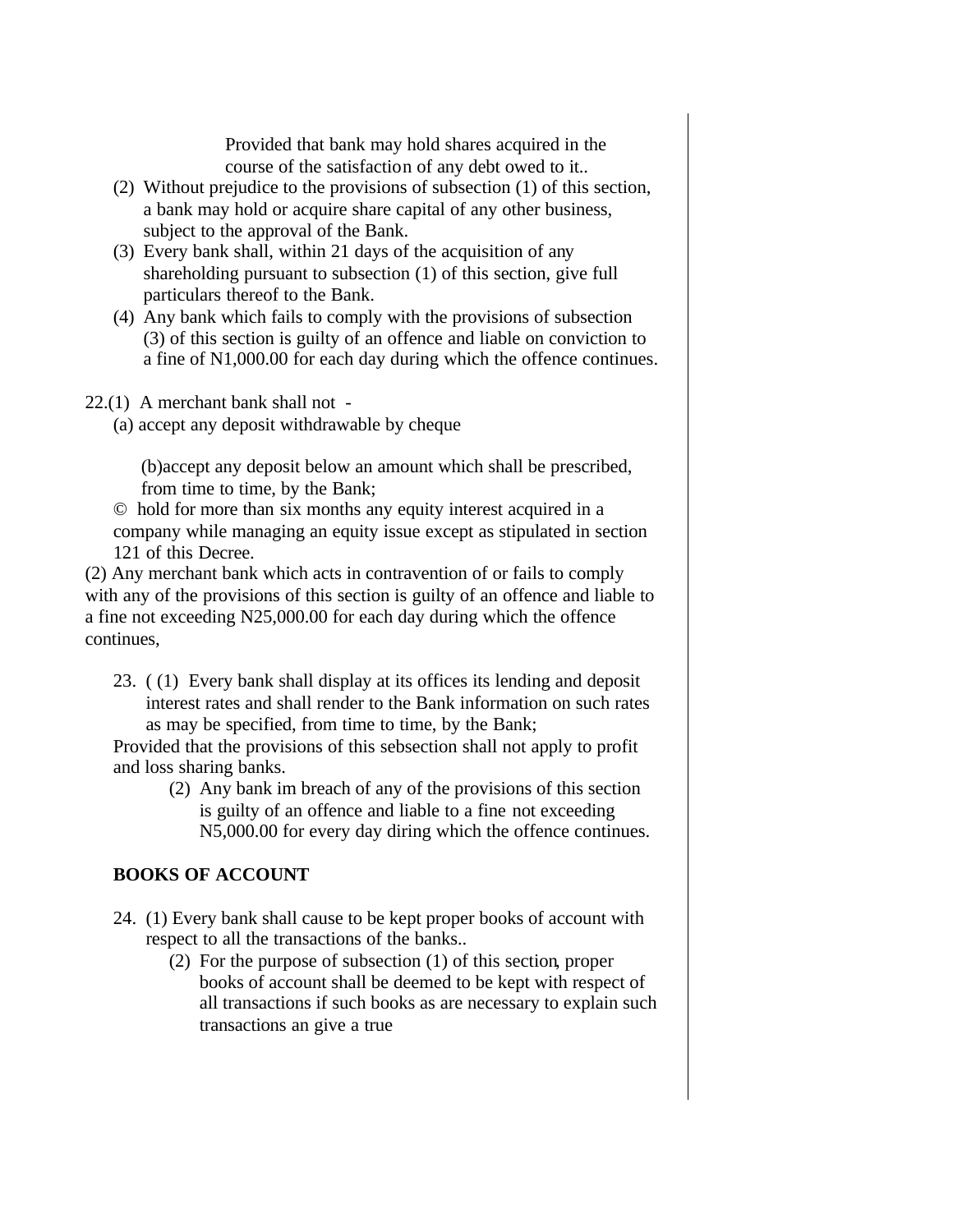and fair view of the state of affairs of a bank are kept by the bank and are in compliance with the accounting standard as may be prescribed for banks.

- (3) The books of account shall be kept at the principal administrative office of a bank and at the branches of each bank in the English language or any other language approved by the Federal Government.
- (4) Where the books of account, kept by a bank with respect to all its transactions, are prepared and kept in such a manner that, in the opinion of the Bank, have not been properly prepared and kept, or where a bank renders returns in accordance with the provisions of section 25 of the Decree, which in the opinion of the Bank are inaccurate the Bank may appoint a firm or qualified accountants to prepare proper books of account or render accurate returns, as the case may be, for the bank and the cost of preparing the accounts and rendering the returns shall be borne by the bank.
- (5) If any person being a director, manager, or officer of a bank:-
	- (a) fails to take all reasonable steps to secure compliance with any of the provisions of this section;
	- (b) has by his willful act been the cause of any default thereof by the bank, he is guilty of an offence and lilable on conviction, in respect of paragfraph (a) of this subsection, to a fine of N10,000.00 and in respect of paragraph (b) of this section, to a fine of N50,000.0
- 25. (1) Every bank shall submit to the Bank not later than 28 days after the last day of each month or such other interval as the Bank may specify, a statement showingl; -
	- (a) the assets and liabilities of the bank; and
	- (b) an analysis of advances and other aqssets, at its head office and branches in and outside Nigeria in such form as the Bank may specify, from time to time.
- (2) Every bank shall submit such other information, documents, statistics or returns as the bank may deem necessary for the proper understanding of the statement supplied under subsection (1) of this section.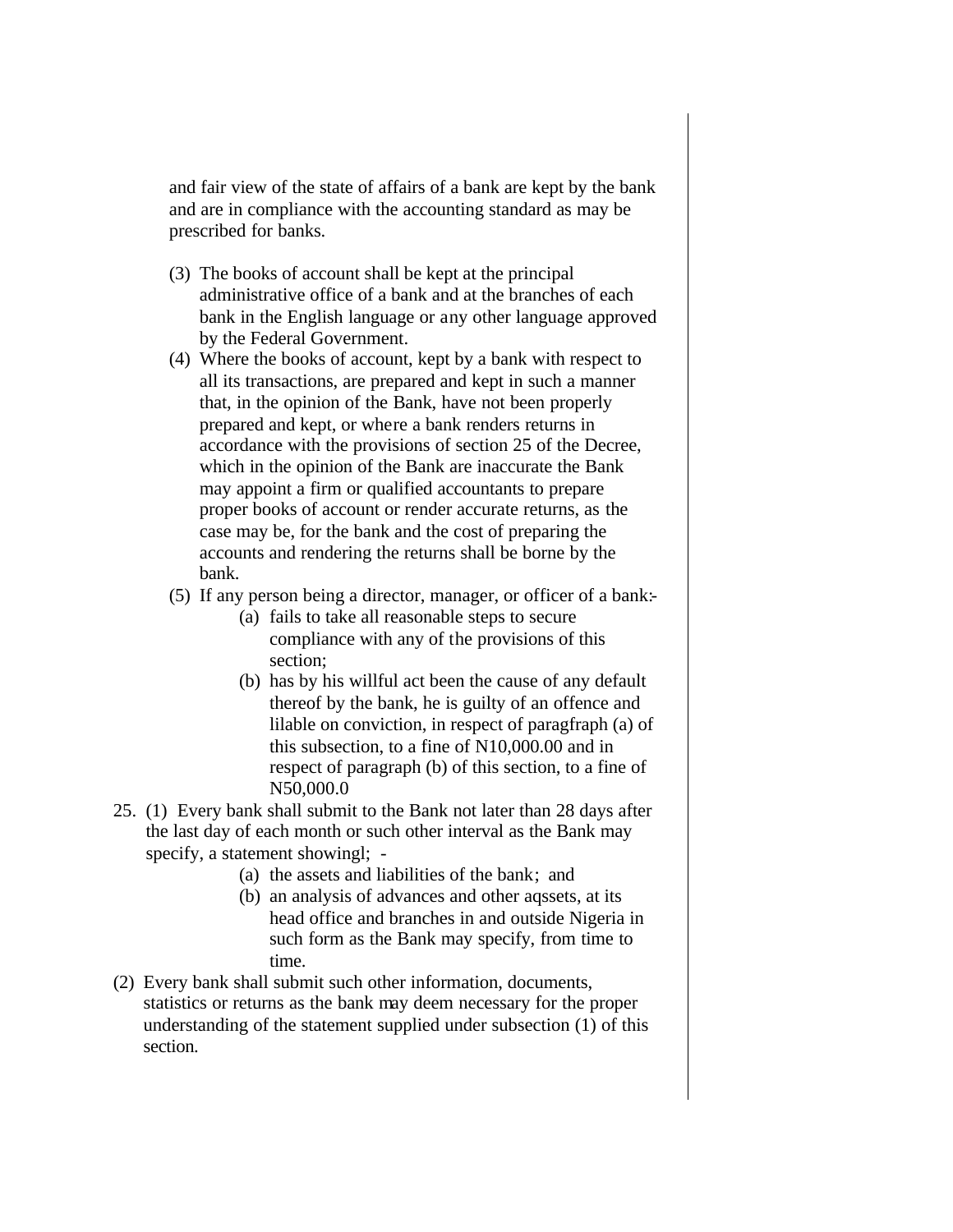- (3) Any bank which fails to comply with any of the requirements of subsection (1) and (2) of this section is, in respect of each such failure, guilty of an offence and liable to a fine not exceeding N25,000.00 for each day during which the offence continues.
- 26. (1) The statements and information submitted by each bank under section 25 of this Decree sha ll be regarded as confidential;

Provided that the Bank shall furnish any such statement or information to any agency of Government as required by law.

- (2) Notwithstanding anything in this section, the Bank may prepare and publish consolidated statements aggregating the statements furnished under section 25 of this Decree for each category of banks.
- 27. (1) Subject to the prior approval in writing of the Bank, a bank shall not later than 4 months after the end of its financial year -
	- (a) cause to be published in a daily newspaper printed in and circulating in Nigeria and approved by the Bank;
	- (b) exhibit in a conspicuous position in each of its offices and branches in Nigeria; and
	- (c) forward to the Bank:-

copies of the bank's balance sheet and profit and loss account duly signed and containing the full and correct names of the directors of the bank.

(2) Every published account of a bank, under subsection (1) of this section shall disclose in details penalties paid as a result of contravention of the provisions of the decree and provisions of any policy guidelines in force during the financial year in question and the auditor's report shall reflect such contravention

(3)The balance sheet and profit and loss account of a bank shall bear on their face the report of an approved auditor and shall contain statements on such matters as may be specified by the Bank, from time to time.

- (4) For the purpose of subsection (3) of this section, an "approved auditor" shall be an auditor approved for the purpose of section 29 of this Decree.
- (5) Any bank which fails to comply with any of the requirements of this section is in respect of each such failure guilty of an offence and liable on conviction to a fine of N10,000.00 each day during which the offence continues.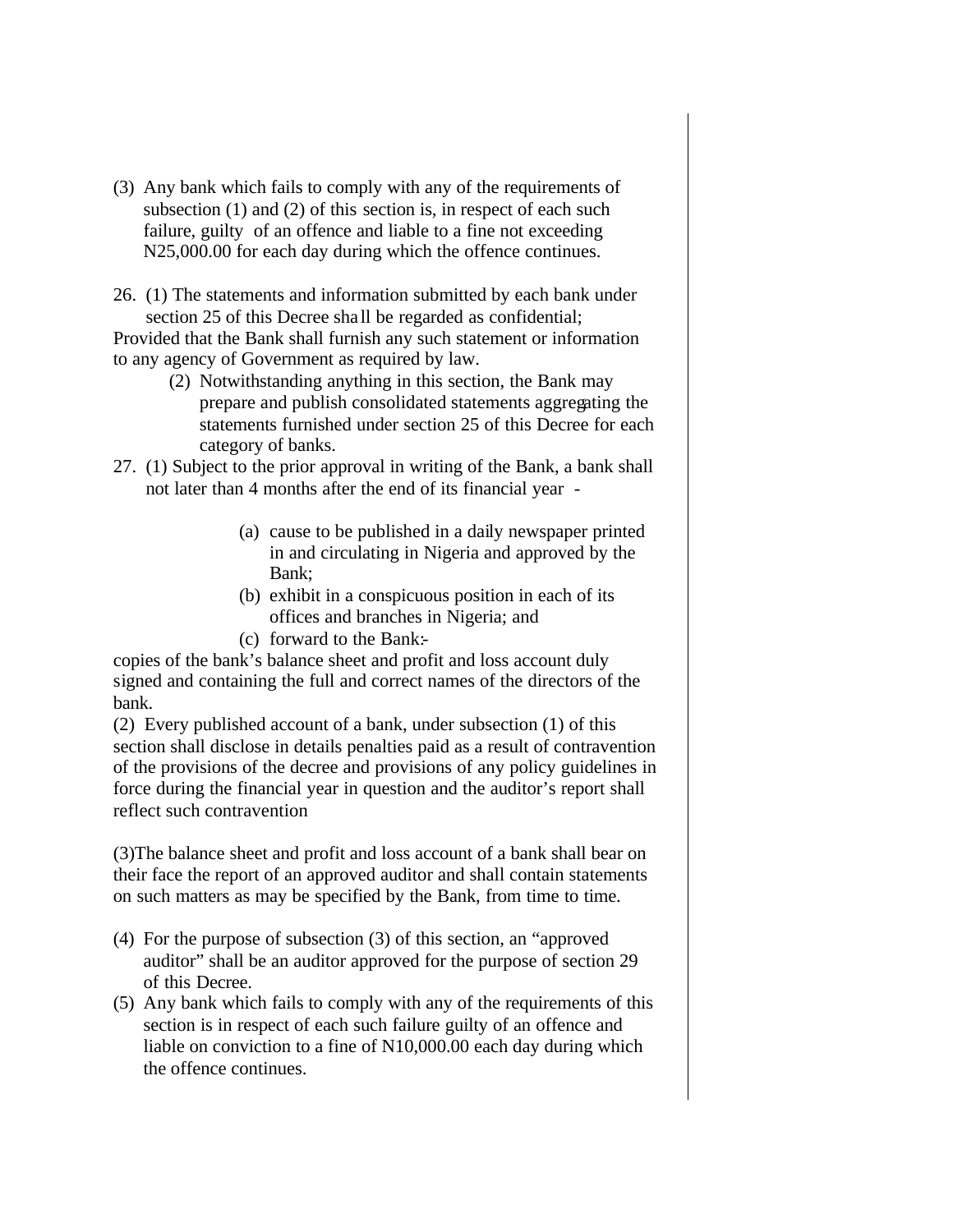- 28. (1) Every balance sheet and every profit and loss account of a bank shall give a true and fair view of the state of affairs of the bank as at the end of the report period.
	- (2) Every balance sheets and every profit and loss account of a bank forwarded to the Bank in accordance with the ;provisions of subsection (1) of this section and section 27(1)© of this Decree shall comply with the requirements of any cirlculr which has been issued by the Bawnk thereon.
	- (3) Any person being a director of any bank who fails to take all reasonable steps to secure complaiance with any of the sprovisions of this section in respect of any accounts is lguilty of an offence and liable to apy to the Bank a fine of N1,000.00 or to imprisonment for 45 years or to both such fine and imprisonment.
- 29. (1) Every bank shall appoint annually a person approved by the Bank, in this section referred to as "the approved auditors," whose duties shall be to make to the shareholders a report upon the annual balance sheet and profit and loss account of the bank and every such report shall contain statements to the matters and such other information as may be prescribed from time to time by the Bank.
	- (2) For the purpose of this section, the approved auditor shall be an auditor who is:-
		- (a) a member of one of the professional bodies recognized in Nigeria;
		- (b) approved by the Bank;
		- (c) resident in Nigeria; and
		- (d) carrying on in Nigeria professional practice as accountant and auditor.
	- (3) Any person:-
		- (a) Having any interest in a bank otherwise than as a depositor; or
		- (b) Who is a direc tor, officer or agent of a bank; or
		- (c) Which is a firm in which a director of abank has any interest as partner or director; or
		- (d) Who is indebted to a bank,

Shall not be eligible for appointment as the approved auditor for that bank.

- (4) and a person appointed as such auditor who subsequently:-
	- (i) acquires such interest; or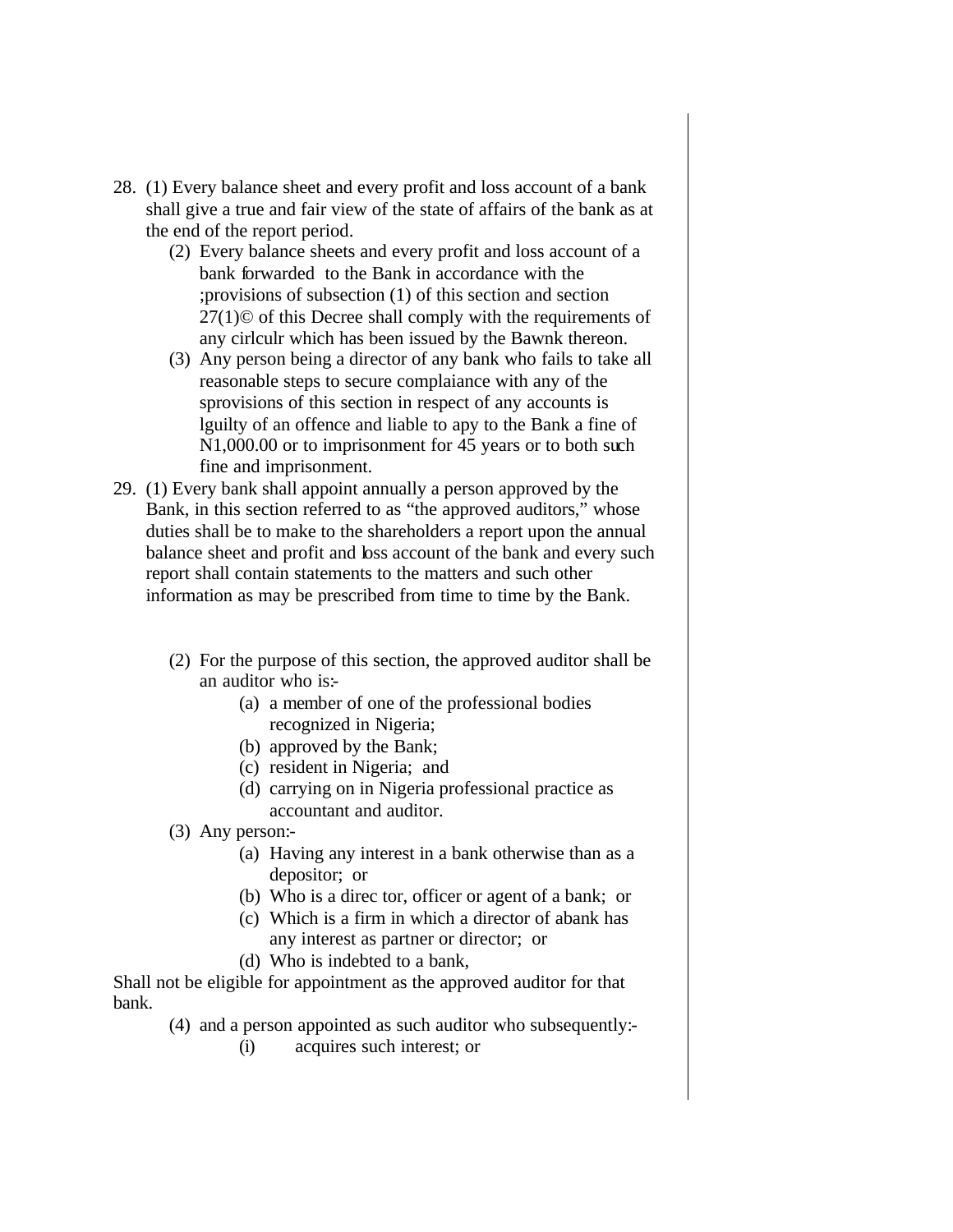- (ii) becomes a director, officer or agent of that bank; or
- (iii) becomes indebted to a partner in a firm in which a director of a bank is interested as partner ro director

shall cease to be such auditor.

- (6) If any bank:-
	- (a) fails to appoint an approved auditor under subsection (1) of this section; or
	- (b) at any time, fails to fill a vacancy for such person, the Bank shall appoint a suitable person for that purpose and shall fix the remuneration to be paid by the bank to such auditor.
	- (5) Every audit or a bank shall have a right to access at all times to the books, accounts and vouchers of the bank, and shall be entitled to require from directors, managers and officers of the bank such information and explanation as he thinks necessary for the performance of his duties under this Decree.
	- (6) The report of the approved auditor shall be read together with the report of the board of directors at the annual general meeting of the shareholders of the bank and two copies of each report together with the auditor's analysis of bad and doubtful advances in a from specified, from time to time, by the Bank shall be sent to the Bank.
	- (7) If an auditor appointed under this section, in the course of his duties as an auditor of a bank, is satisfied that:-
		- (a) there has been a contravention of this Decree, or that an offence under any other law has been committed by the bank or any other person; or
		- (b) losses have been incurred by the bank which substantially reduce its capital funds; or
		- (c) any irregularity which jeopardises the interest of depositors or creditors of the bank, or any other irregularity has occurred; or
		- (d) he is lunable to confirm that the claims of depositors or creditors are covered by the assets of bank, he shall immediately report the matter to the Bank.
	- (8) The approved auditor shall forward to the bank two copies of the domestic reports on the bank's activities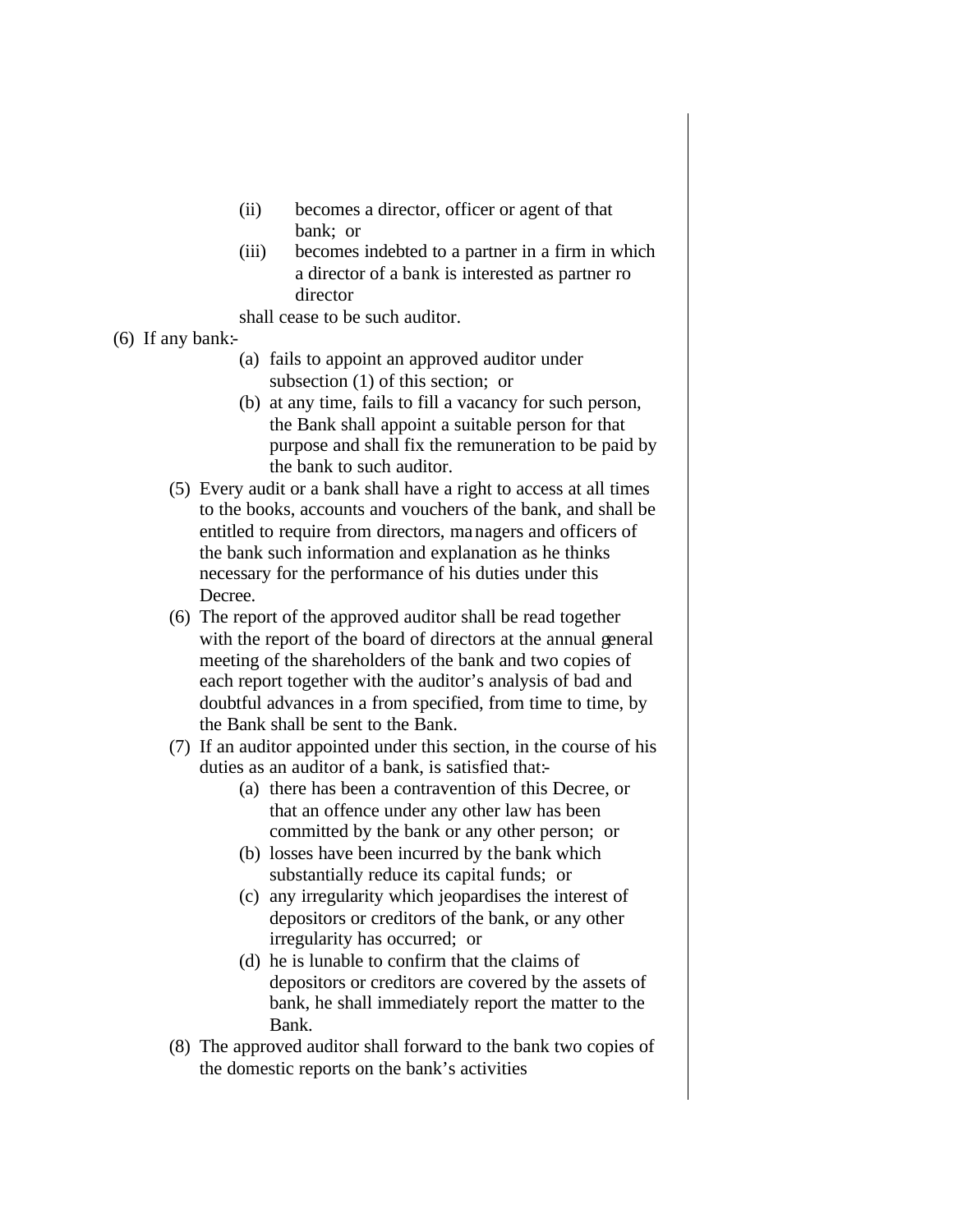not later than 3 months after the end of the bank's financial year.

- (9) Any approved auditor under this section who acts in contravention of or fails deliberately or negligently to comply with any of the provisions of this section of this Decree is guilty of an offence and liable on conviction to a fine of not exceeding N500,000.00 and where the approved auditor is a firm, the individual partner or partners shall in addition to liable on conviction to imprisonment for a term not exceeding 5 years and to the fine required to be paid by the firm under this subsection.
- (10) The appointment of an approved auditor shall not be determined without prior approval of the Bank. SUPERVISION
- 30. (1) There shall be an officer of the Bank who shall be appointed by the Governor to be known as the Director of Banking Supervision or by such other title as the Governor many specify.
	- (2) The director of Banking Supervision shall have power to carry out supervisory duties in respect of banks, other financial institutions and specialized banks and for that purpose shall:-
		- (a) under conditions of confidentiality, example periodically the books and affairs of each bank;
		- (b) have aright of access at all times to the books, accounts and vouchers of banks;
		- (c) have power to require from directors, managers and officers of banks such information and explanation as he deems necessary for the performance of his duties under this section.
	- (3) The Governor shall appoint to assist the Director of Banking Supervision such other officers of the Bank as the Governor may, from time to time, decide;
	- (4) The officers may be designated examiners or have such other titles as the Governor may specify;
	- (5) For the purpose of this section, references to examiners are references to the Director of Banking Supervision and any officer of the Bank appointed pursuant to subsection (3) of this section.
	- (6) In examining the affairs of any bank under this Decree, it shall be the duty of an examiner at all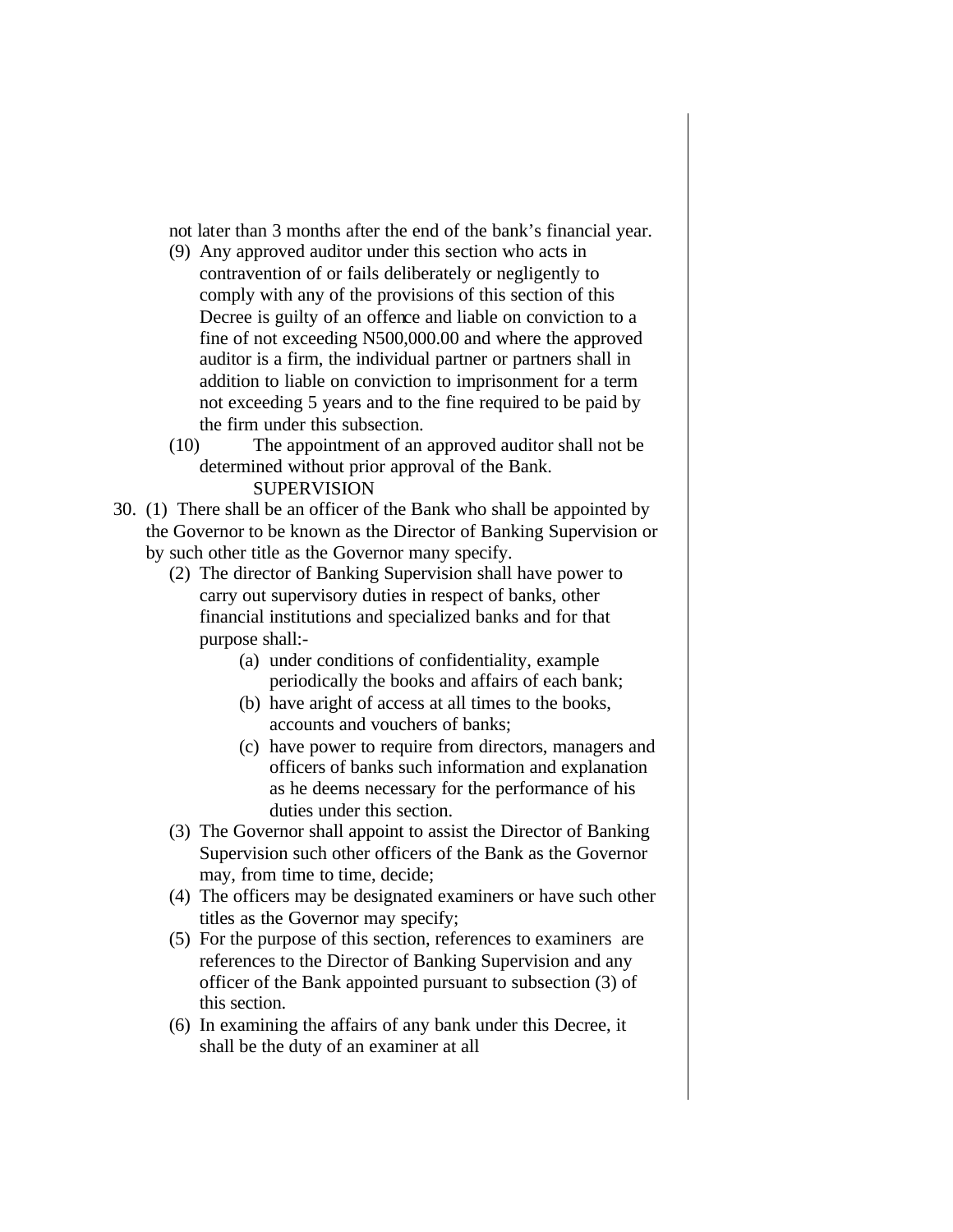times to avoid unreasonable hindrance to the daily business of the bank.

- (7) Every bank shall produce to the examiners at such times as the examiners may specify, all books, accounts, documents and information which they may require.
- (8) If any book, document or information is not produced in accordance with the requirement of an examiner under this section or what is produced or furnished to an examiner is false in any material particular, the bank is guilty of an offence and liable on conviction to a fine of N100,000 and in addition, to a fine of N10,000 for each day during which the office continues.
- 31. (1) The Governor shall, in the case of routine examination, forward a copy of the report arising from the examination together with the recommendations of the Bank, to the bank convened with instruction that it be placed before the meeting of the board of directors of the bank specially convened for the purpose of considering the report and the recommendations thereon.
	- (2) The bank shall within 2 weeks convey to the Governor the board of director's reactions to the report and its proposals for implementing the recommendations of the Bank.
	- (3) Any bank which fails to comply with the provisions of subsection (1) or (2) of this section is guilty of an offence and liable to the Bank for a fine nor exceeding N25,000 for each day during which the offence continues and if the offence continues for more than 60 days, the Bank may in addition to the fine withdraw any privilege or facility granted to that bank by the Bank.
- 32. (1) The Governor shall have power to order a special examination or investigation of the books and affairs of a bank where he is satisfied that: -
	- (a) it is in the public interest so to do; or
	- (b) the bank has been carrying on its business in a manner detrimental to the interest of its depositors and creditors; or
	- (c) an application is made therefore by
	- (i) a director or shareholder of the bank; or
	- (ii) a depositor or creditor of the bank;

Provided that in the case of paragraph © of this subsection, the Governor may not order a special examination or investigation of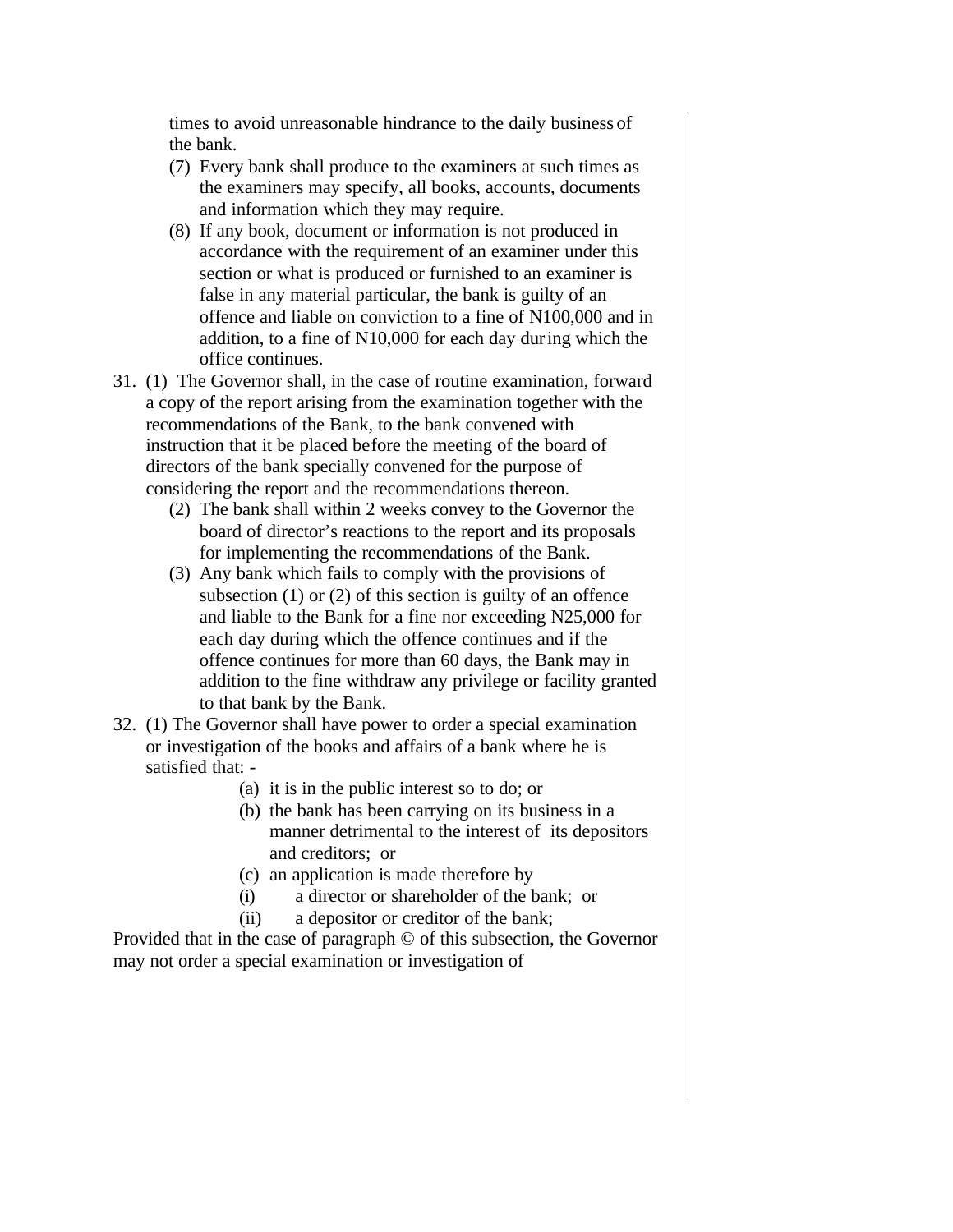the books and affairs of a bank if he is satisfied that it is not necessary to do so.

(2) For the purpose of subsection (1) of this section, the Governor shall hae power to appoint one of more qualified persons other than the officers of the Bank to conduct special examination or investigation, under conditions of confidentiality, of the books and affairs of the bank.

- (3) Nothing in this section or in any other section of this Decree shall be construed as precluding the Governor from appointing one or more officers of the Bank as examiner apart from those mentioned in section 30 of this Decree and ascribing to such officers such other designation as he deems fit, and from director or ;requiring all o any of the officers to exercise all or any of the powers of the Director of Banking Supervision under this Decree.
- (4) The Governor shall have power to order that all expenses of or incidental to an examination or investigation be paid by the bank examined or investigated.

32A (1) Notwithstanding the powers of the Bank specified in this Decree, as amended, the Bank shall have power, from time to time, to examine the books and affairs of  $\pm$ 

- (a) the Nigerian Industrial Development Bank;
- (b) the Nigerian Agricultural and Co-operative Bank;
- (c) the Nigerian Export Import Bank;
- (d) the Nigerian Bank for Commerce and Industry;
- (e) the Urban Development Bank;
- (f) the Federal Mortgage Bank of Nigeria and all primary mortgage institutions;
- (g) Community Banks;
- (h) Peoples Bank of Nigeria;
- (i) Bureaux de change;
- (j) Discount houses

And such other financial institutions and specialized banks as may be specified, from time to time, by the Bank.

- (2) The periodic reports and findings of the Bank in relation to the other financial institutions and specialized banks together with the recommendations of the bank shall, in specific cases, be forwarded to the appropriate Minister for necessary action.
- (3) For the purposes of implementation of this section of this Decree, the other financial institutions and specialised banks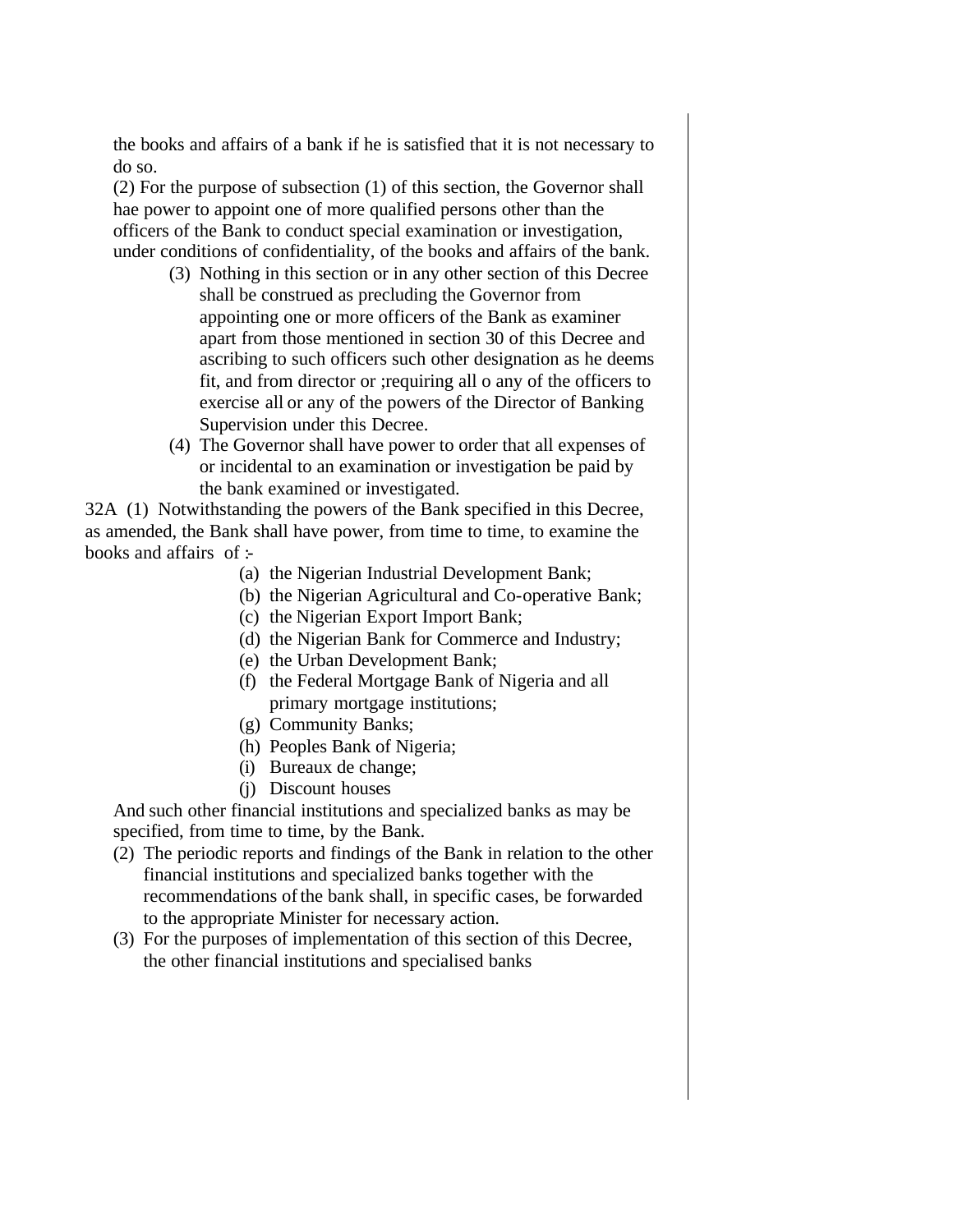shall be treated in the same manner as other banks with respect to the requirements of section 24 of the Decree.

33. (1) Where a bank informs the Bank that:-

- (a) it is likely to become unable to meet its obligations under this Decree; or
- (b) it is about to become unable to meet its obligations under this decree; or
- (c) ti is insolvent; or
- (d) where, after an examination under section 32 of this Decree or otherwise howsoever, the Bank is satisfied that the bank is in a grave situation as regards the matter referred to in section 32 (1) of this Decree, the Governor may be order in wiring exercise any one or more of the powers specified in subsection (2) of this section.

(2) The Governor may be order in writing under subsection (1) of this section:

- (a) prohibit the bank from extending any further credit facility for such period as may be set out in the order, and make the prohibition subject to such exceptions, and impose such conditions in relation to the exceptions as may be set out in the order, and from time to time, by further other similarly made, extend the aforesaid period;
- (b) require the bank to take any steps or any action or to do or not to do any act or thing whatsoever, in relation to the bank or its business or its directions or officers which the Bank may consider necessary and which is set out in the order, within such time as may be stipulated therein;
- (c) remove for reasons to be recorded in writing with effect from such date as may be set out in the order, any manager or officer of the bank, notwithstanding anything in any written law or any limitations contained in the memorandum and articles of association of the bank;
- (d) in respect of a bank, notwithstanding anything in any written law or any limitation contained in the memorandum and articles of association of the bank; maximum number of directors, for reasons to be recorded in writing:-
- (i) remove from office, with effect from such date as may be set out in the order, any director of the bank; or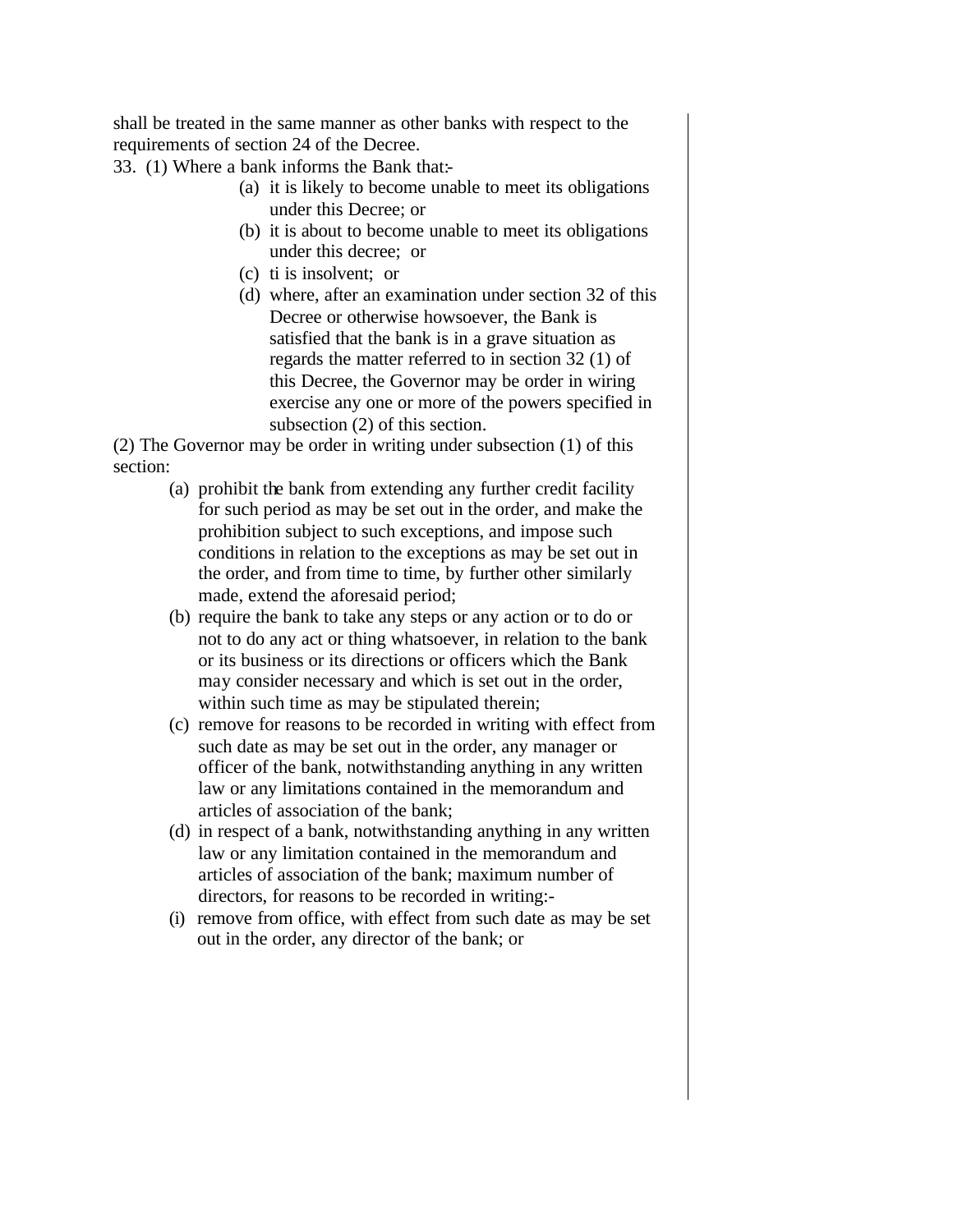- (ii) appoint any person or persons as a director or directors of the bank, and provide in the order for the person or persons so appointed to be paid by the bank such remuneration as may be set out in the order;
- (e) appoint any person to advise the bank in relation to the proper conduct of its business, and provide in the order for the person so appointed to be paid by the bank such remuneration as may be set out in the order.
- 34. If after taking such of the steps stipulated in section 33 of this Decree or such other measures as in the opinion of the Bank may be appropriate in the circumstance, the state of affairs of the bank concerned does not improve, the Bank may turn over the control and management of such bank to to the Nigeria Deposit Insurance Corporation (hereinafter in this Decree referred to as "the Corporation) on such terms and conditions as the Bank may stipulate from time to time.

34A Where the Corporation has assumed control over a bank as provided under section 34 of this Decree and such bank is significantly under-capitalised to the extent that its risk weighted assets ratio is below 5 per cent but above 2 per cent, the Corporation may:-

- (a) require the bank to submit a re-capitalisation plan acceptable to the Corporation within a stipulated period; or
- (b) prohibit the bank from extending any further credit and incurring any additional capital expenditure without the approval of the Corporation; or
- (c) notwithstanding the provisions of section 7 of this Decree, require the bank to take such steps or to do or not to do any act or thing whatsoever in relation to the business of the bank or its directors or officers, which the Corporation may consider necessary within such time as the Corporation may stipulate; or
- (d) with the approval of the Bank remove, for reasons to be recorded in writing and with effect from any date as may be specified , any director, manager, officer or employee of the bank; or
- (e) appoint with the approval of the Bank any person or persons as a director or directors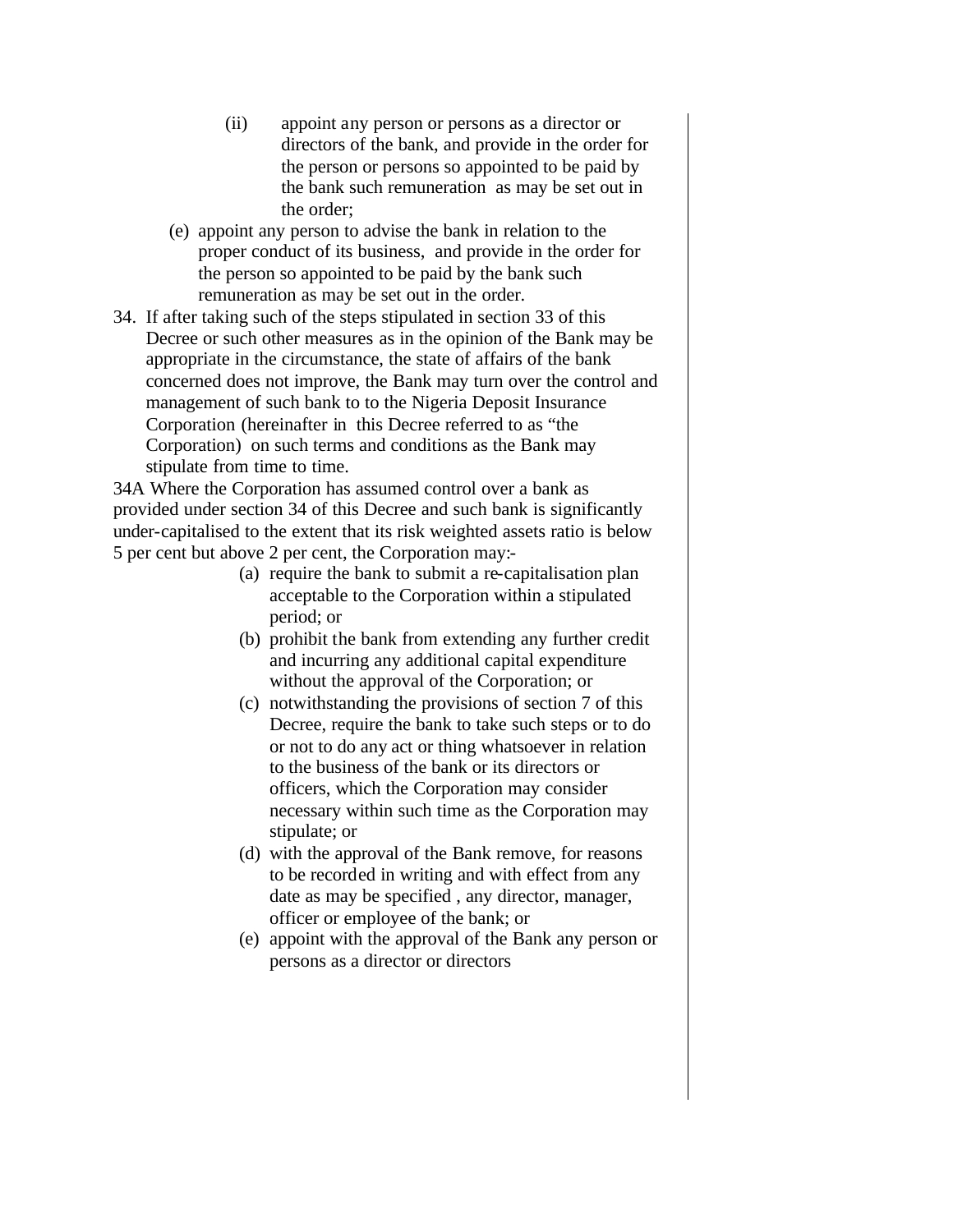of the bank and cause their remuneration to be provided by the bank.

- 35. (1) Where the Corporation has assumed control of the business of a bank pursuant to section 34 of this Decree, the Corporation shall remain in control of and continue to carry on the business of the bank in the name and on behalf of the bank until such a time as in the opinion of the Bank, it is no longer necessary for the Corporation to remain in control of the business of the bank.
	- (2) Accordingly, the cost and expenses of the Corporation or remuneration of an appointed person of the bank shall be a first charge on the assets of the bank.
- 36. (1) In the event that the bank over which the Corporation has assumed control cannot be rehabilitated, the Corporation may recommend to the Bank other resolution measures which may include the revocation of the bank's licence.
- 37. Where the licence of a bank has been revoked pursuant to section 36 of this Decree, the Corporation shall apply to the Federal High Court for a winding up order of the affairs of the bank.

38A (1) Notwithstanding any thing to the contrary contained in any law or enactment, no suit shall be instituted against a bank whose control has been assumed by the Corporation.

(2) If any such proceeding is instituted in any court or tribunal against the bank, it shall abate, cease or be discontinued without further assurance other than this Decree.

38B. The Corporation shall, while acting as the liquidator of the licenced bank forward to the bank copies of any returns which it is required to make, from time to time, by the Bank.

# **GENERAL AND SUPPLEMENTARY**

39. (1) Except with the written consent of the Governor

- (a) no bank shall, as from the commencement of this Decree, be registered or incorporated with a name which includes the words "Central" "Federal," "Federation," "National", "Nigeria", "Reserve", "State", Christian", "Islamic", "Moslem", "Quaranic", Biblical"
- (b) no person other than a bank licensed under this decree shall use or continue to use the word "bank" or any of its derivatives, either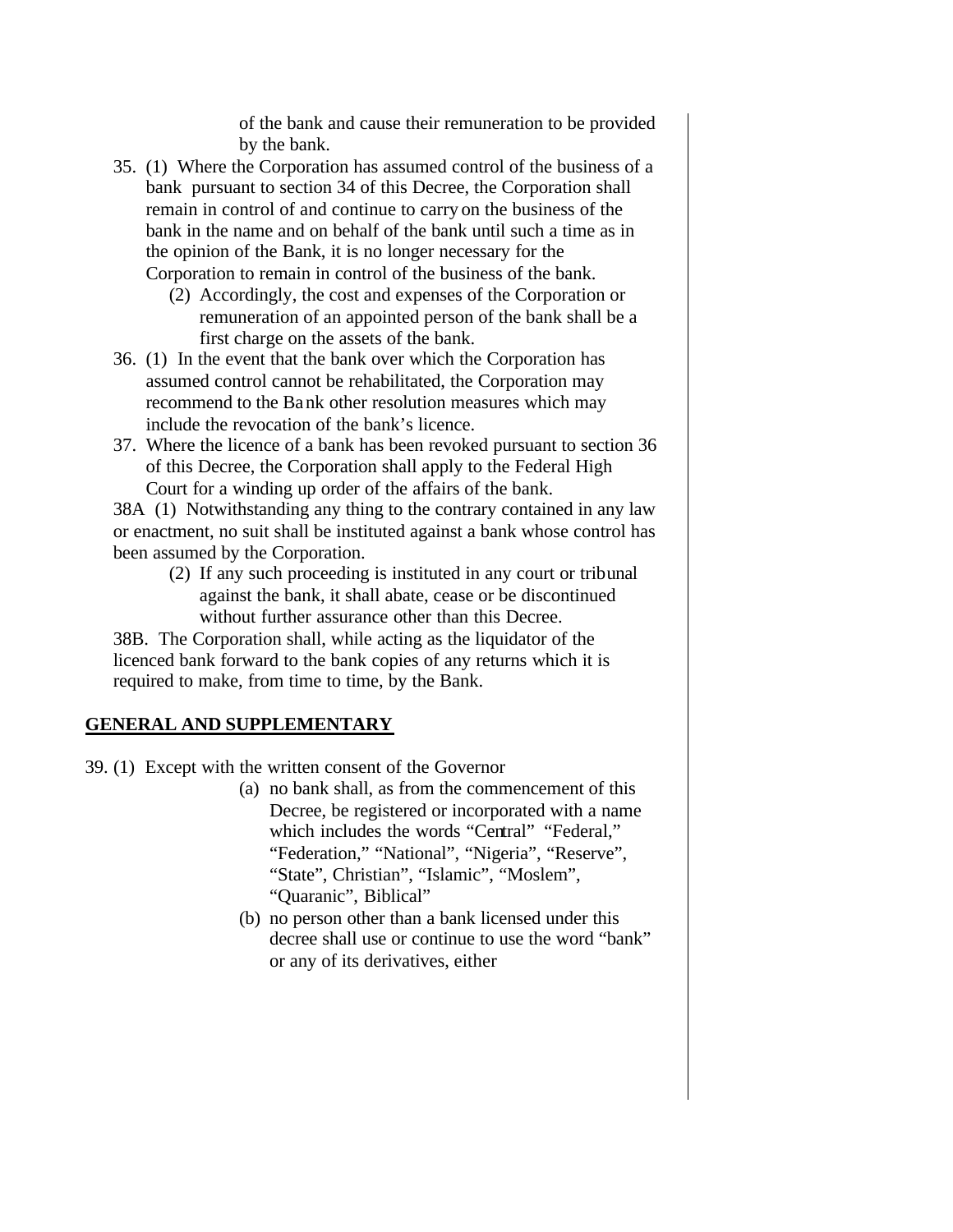in English or in any other language in the description or title under which the person is carrying on business in Nigeria;

Provided that paragraph (b) of this subsection shall not apply to banking institution referred to in section 51 of this Decree.

- (2) Every bank shall use as part of its description or title the word "bank" or any one or more its derivatives , either in English or in some other language.
- (3) Subsection (1) of this section shall not apply to any registered association of banks, bankers or bank employees formed for the protection of their mutual interest or in furtherance or promotion of education and training of personnel for financial institutions in Nigeria.
- (4) Any person who acts in contravention of this section is guilty of an office and liable on conviction to a fine not exceeding N50,000 for each day during which the act continues.

40.(1) No person other than a bank or any other person authorized to take deposits shall issue any advertisement inviting the public to deposit money with it.

- (2) Any person who issues an advertisement in contravention of the provisions of subsection (1) of this section is guilty of an office and liable on conviction to a fine of N100,000 or to imprisonment for a term of 10 years or to both such fine and imprisonment.
- (3) Where any bank proposes to issue any advertisement, the bank shall deliver to the Bank the text of the proposed advertisement together with the bank's latest published accounts, and shall thereafter comply with such directives and conditions as the Bank may prescribe and such text shall be regarded as confidential information.
- (4) Any bank which fails to comply with the provisions of subsection (3) of this section is guilty of an offence and liable to a fine of N50,000 and the bank shall in additional pay a fine of N1,000 for every day during which an advertisement issued in contravention of subsection (3) of this section continues.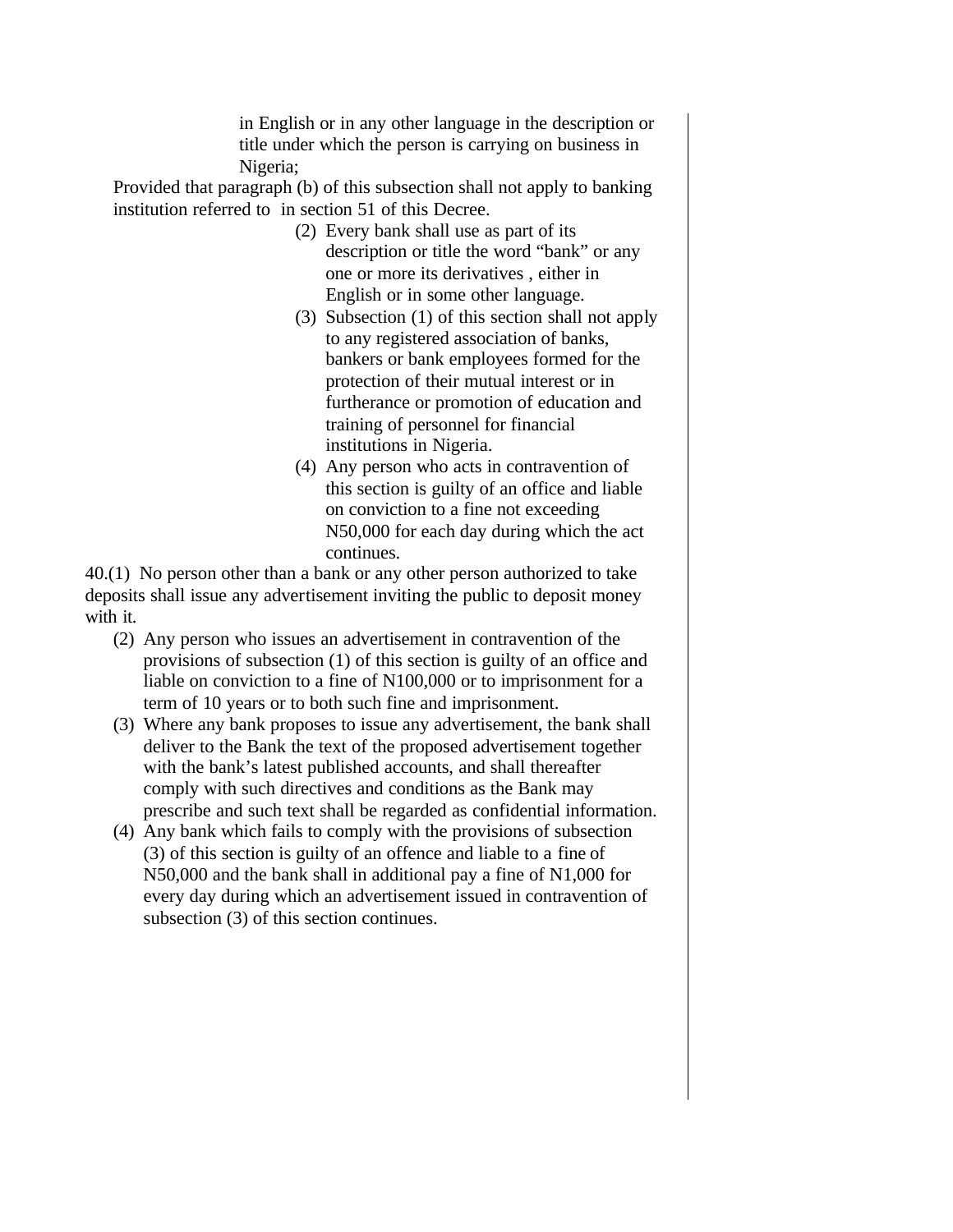- (5) In this Decree, "advertisement" includes any form of advertising whether in publication or by the display of notice or by means of circular or other documents or by any exhibition of photographs or cinematograph or ;by way of sound broadcasting or television or loudspeakers or other public address systems and for the purposes of this Decree, an advertisement issued by any person by way of display or exhibition in a public place shall be treated as issued by him on every day on which he causes or permits it to be so displayed or exhibited.
- (6) An advertisement which contains information calculated to lead directly or indirectly to the deposit of money by the public shall be treated as an advertisement inviting the public to deposit money.
- (7) An advertisement issued by any person on behalf of or to the order of another person shall be treated as an advertisement issued by that other person and for the purpose of any proceedings under this Decree, an advertisement inviting the public to deposit money with a person specified in the advertisement shall be presumed, unless the contrary is proved, to have been issued by the person.

41. (1) If the President is satisfied that any trade union, the members of which are employed in a bank, has been engaged in acts calculated to disrupt the economy of Nigeria, he may by order published in the Gazettee, proscribe that union (hereafter in this section referred to as "a proscribed union") which shall, as from the date of the order, cease to exist. (2) A proscribed union shall, not later than 14 days from the date of the order under subsection (1) of this section, surrender its certificate of registration to the Registrar who shall take such steps in relation to the distribution of the assets of the union as he deems necessary or in accordance with the registered rules of the union.

- (3) No person who immediately before the date of an order under this section was an officer of a proscribed union shall at any time after that date be an officer of any trade union any of the members of which are employed by a bank.
- (4) If the certificate or registration of a proscribed union is not delivered to the Registrar as required under subsection (2) of this section, every person who immediately before the proscription of the union was an officer thereof is guilty of an offence and liable on conviction to a fine of N5,000 or to imprisonment for 6 months or to both such fine and imprisonment.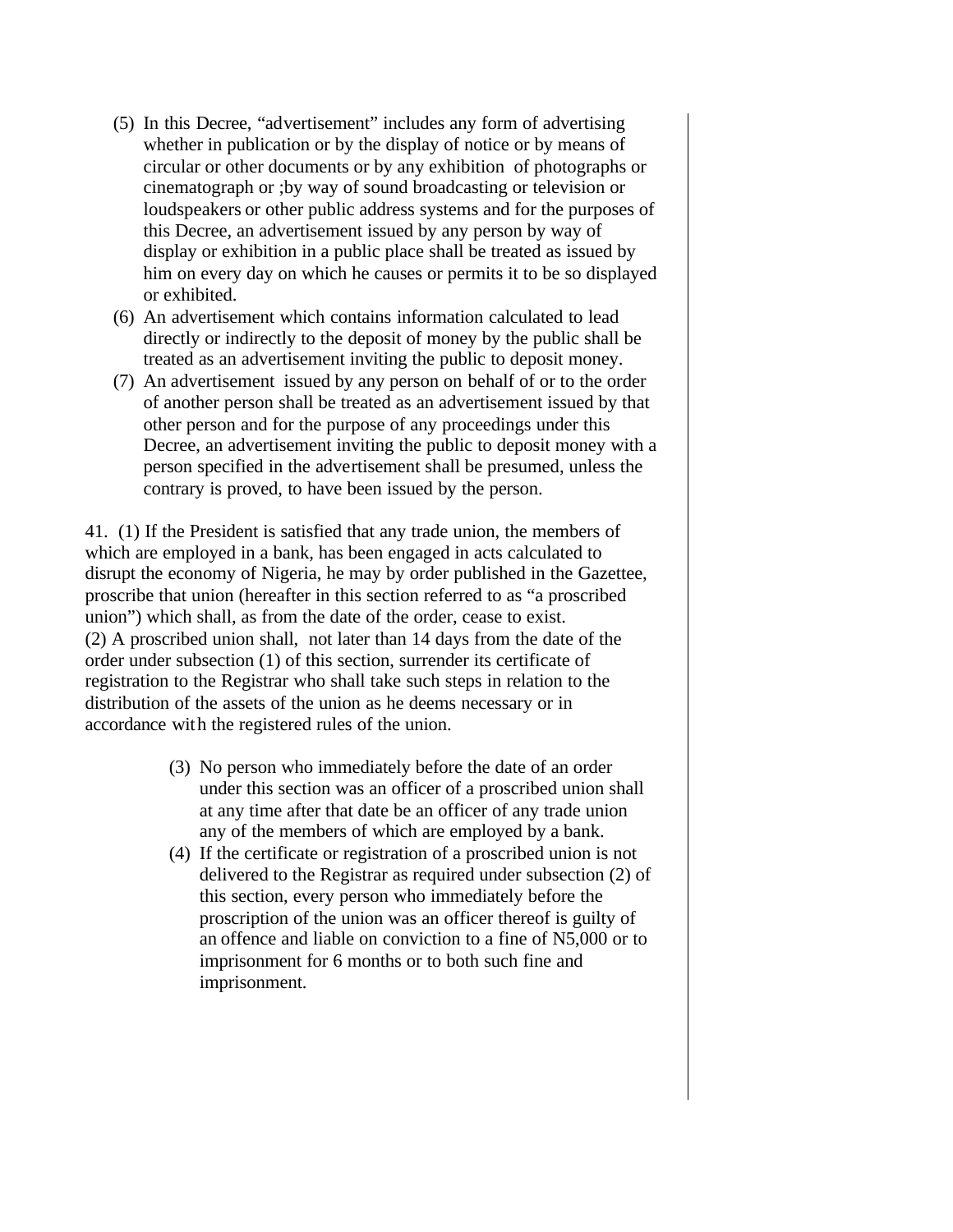5. Any person who contravenes subsection (3) of this section is guilty of an offence and liable on conviction to imprisonment for a term of 5 years without an option of a fine.

6. In this section: "officer" in relation to a union, means any person holding official position in that trade union and, accordingly, includes in particular, any president, secretary or treasurer thereof and every member of the committee of management however described: -

'Registrar' means the Registrar fo Trade Unions appointed under section 45 of the Trade Union Act.

- 42. (1) No bank shall incur any liability to any of its customers by reason only of failure on the part of the bank to open for business during a strike.
	- (2) If as a result of a strike, a bank fails to open for business, the bank shall, within 24 hours of the beginning of the closure, obtain the approval of the Bank for any continued closure of the bank.
- 43. (1) Any director, manager, officer or employee of a bank or any other person receiving remuneration from the bank, who asks for, receives, consents money, property or thing of value for his own personal benefit or advantage or for that of any of his relation, from any person
	- (a) for procuring or endeavouring to procure for any person any advances, loans or credit facility from the bank; or
	- (b) for the purpose of discount of any draft, note, cheque, bill of exchange or other obligation by the bank;
	- (c) for permitting any person to overdraw any account with that bank without proper authority or compliance with rules and guidelines for that purpose: - is guilty of an offence and liable on conviction to pay to the bank a fine of N50,000 or imprisonment for a term of 5 years or to both such fine and imprisonment and in addition any such gift or other commission shall be forfeited to the Federal Government.
- 44. (1) Every bank shall, before appointing any director or chief executive seek and obtain the Bank's written approval for the proposed appointment.
	- (2) No person shall be appointed or shall remain a director, secretary or an officer of a bank who:-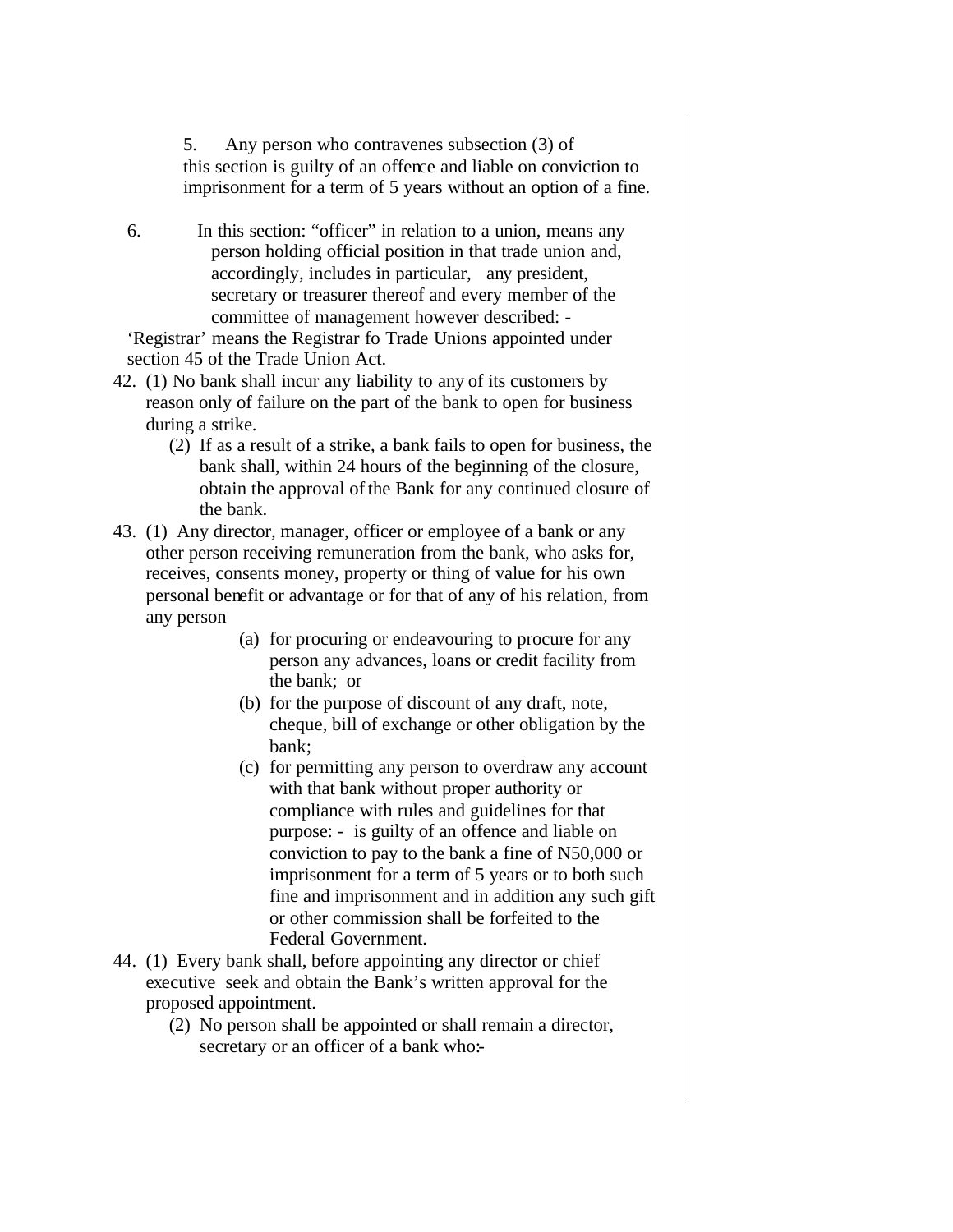- (a) is of unsound mind or as a result of ill-health is incapable of carrying out his duties; or
- (b) is declared bankrupt or suspends payments or compounds with his creditors including his bankers; or
- (c) is convicted of any offence involving dishonesty or fraud; or
- (d) is guilty of serious misconduct in relation to his duties; or
- (e) in the case of a person possessed of professional qualification, is disqualified or suspected (otherwise than of his own request) from practicing his profession in Nigeria by the order of any competent authority made in respect of him personally.
- 3. No person who has been a director of or directly concerned in the management of a bank which has been wound up by the Federal High Court shall, without the express authority of the Governor, act or ;continue to act as a director of, or be directly concerned in the management of any other bank.
- 4. Any person whose appointment with a bank has been terminated or who has been dismissed for reason of fraud, dishonesty or conviction for an offence involving dishonesty or fraud shall not be employed by any bank in Nigeria.
- 5. Any bank which knowingly acts in contravention of subsection  $(1)$ ,  $(2)$   $(3)$  or  $(4)$  of this section is guilty of an offence and liable on conviction to a fine of N100,000.
- 6. Where an offence committed by a bank under subsection (4) of this section is proved to have been committed with the knowledge or connivance of any director, manager or any other office of the bank, he, as well as the bank is guilty of an offence and the director, manager or any other officer of the bank shall on conviction be liable to imprisonment for a term of not less than 5 years or to a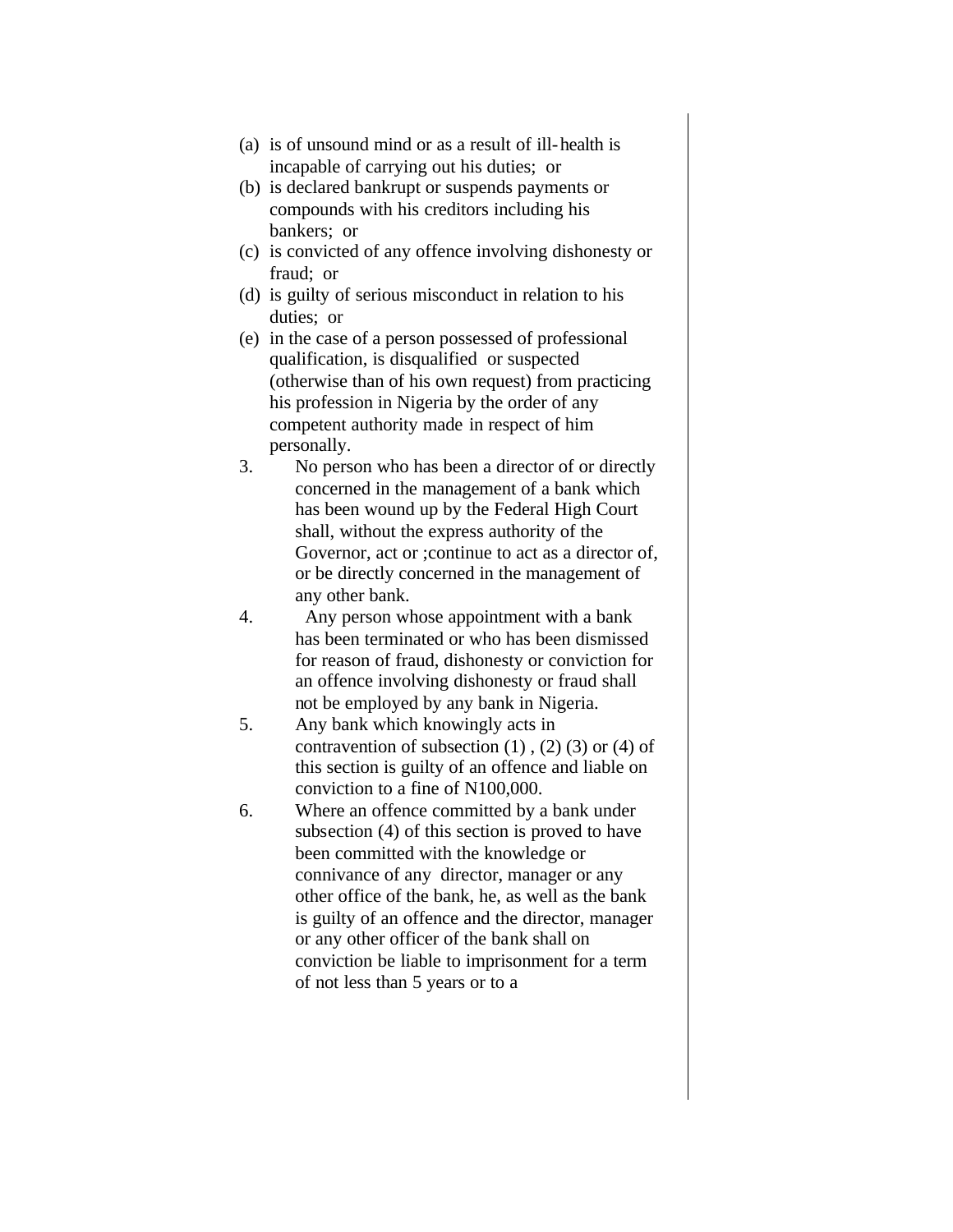fine of N50,000 or to both such imprisonment and fine.

7. It shall not be a defence for any director, manager or officer of a bank to claim that he is not aware of the provisions of subsection (4) of this section, except he can prove that he had obtained prior clearance of such a person from the secretary of the Banker's Committee who maintains a register of terminated, dismissed or convicted staff of banks on the ground of fraud or dishonesty.

# **MISCELLANEOUS MATTERS**

- 45. (1) Where any offence against any provision of this Decree has been committed by a body corporate or firm, any person who was a director, manager, secretary or other similar officer of the body corporate or firm purporting to act in such capacity shall, in addition to the body corporate or firm, be deemed to be guilty of that offence unless he proves that the offence was committed without his consent or connivance and that he exercised all such diligence to prevent the commission of the offence as he ought to have exercised having regard to the nature of his function in that capacity and to all the circumstances.
	- (2) Where any person would be liable under this Decree to any punishment or penalty for any act omission, neglect or default, he shall be liable to the same punishment or penalty for every such act, omission, neglect or default of any clerk, servant or agent of the clerk, or servant of such agent.

Provided that such act, omission neglect or default was committed by the clerk or servant in the course of his employment or by the agent where acting in the neglect or default been committed by the agent, his principal would have been liable under this section.

- 46. Any person, being a director of manager of a bank, who fails to
	- (a) take all reasonable steps to secure compliance by the bank with the requirements of this Decree, or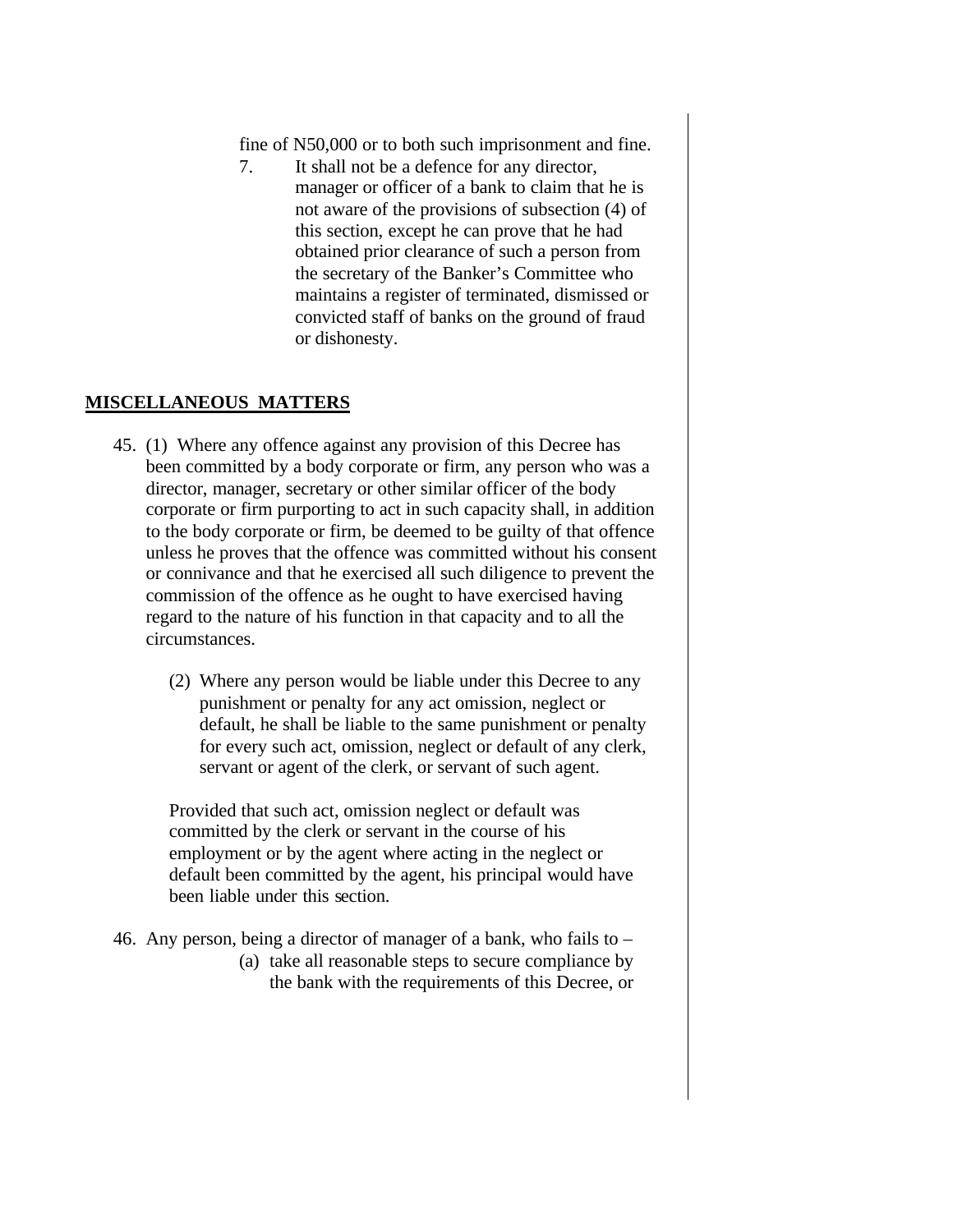- (b) take all reasonable steps to secure the correctness of any statement submitted under the provisions of this Decree, is guilty of an offence and liable on conviction to a fine not exceeding N50,000 or imprisonment for a term of 3 years or to such fine and imprisonment.
- 47. Any bank which contravenes or fails to comply with any of the provisions of this Decree or any regulations made thereunder for which an offence or penalty is not expressly provided is guilty of an offence and liable on conviction to a fine not exceeding N50,000.
- 48. Notwithstanding the provisions of this Decree or of any law, the Federal High Court or tribunal constituted under any enactment shall have jurisdiction to try any offence under this Decree and to imposed the full penalty prescribed therefore.
- 49. (1) Neither the Federal Government nor the Bank nor any officer of that Government or Bank, shall be subject to any action, claims or demand by or liability to any person in respect of anything done or omitted to be done in good faith in pursuance or in execution of, or in connection with the execution or intended execution of any power conferred upon that Government, the Bank or such officer, by this Decree.
	- (2) For the purpose of this section, the Minister or any officer duly acting on his behalf shall be deemed to be an officer of the Federal Government and the Governor, any Deputy Governor of the Bank or other employee thereof or any person holding any office therein or appointed by the Bank under subsection (2) of section 32 of this Decree shall be deemed to be an officer of the Bank.

50, Where a bank is unable to meet its obligations or suspends payment, the assets of the bank in the Federation shall be available to meet all the deposit liabilities of the bank and such deposit liabilities shall have priority over all other liabilities of the bank.

## 51.

- 52. The Governor may exempt community banks or profit and loss sharing banks from the provision of this Decree.
- 53. (1) The provisions of this Decree shall apply without prejudice to the provisions of the Companies and Allied Matters Decree, 1990 in so far as they relate to banks and to winding-up by the Federal High Court.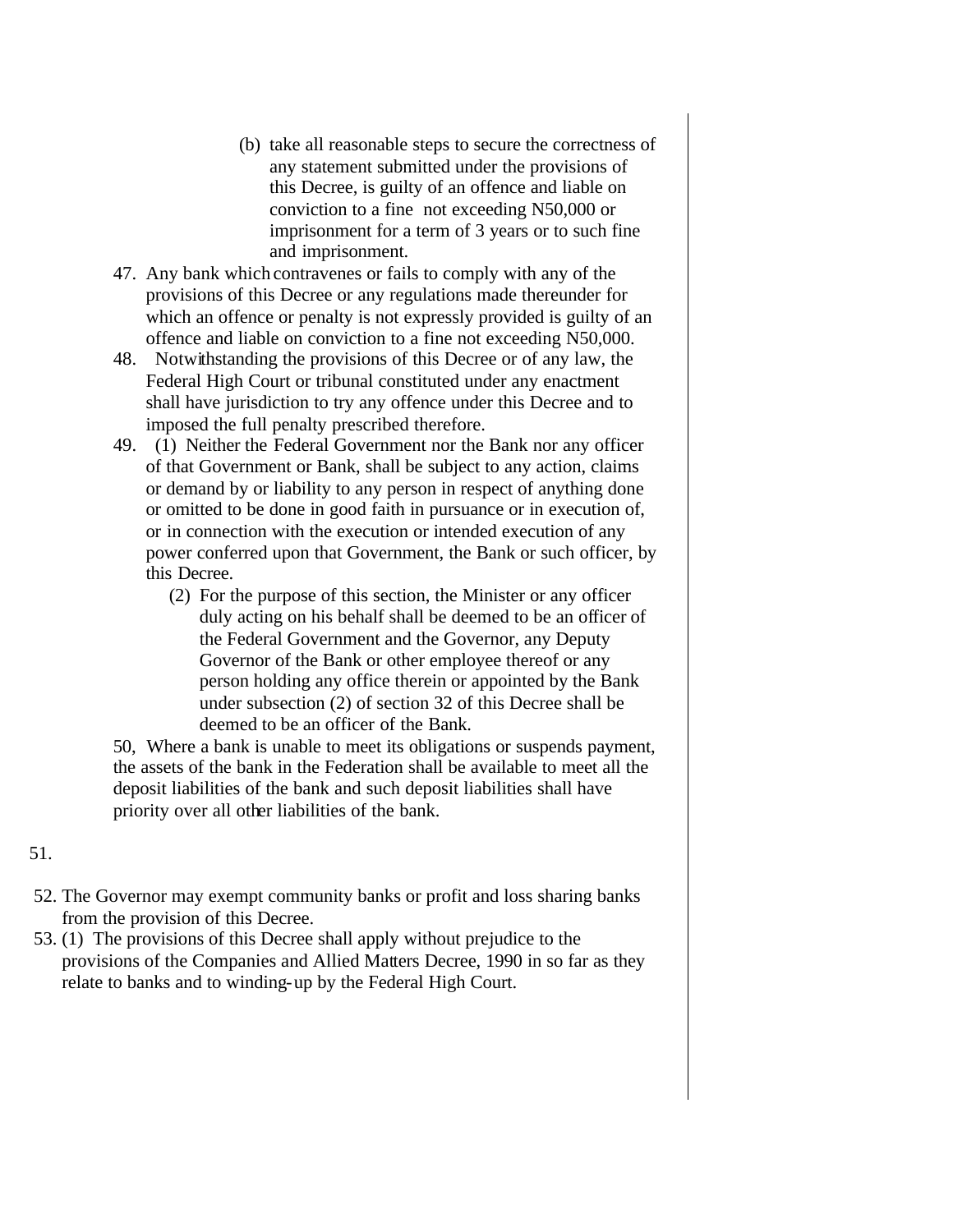- (2) Where any of the provisions of the Companies and Allied Matters Decree, 1990 are inconsistent with the provisions of this Decree, the provisions of this Decree shall prevail.
- 54. The provisions of this Decree shall apply without prejudice to the provisions of the Nigeria Deposit Insurance Corporation Decree, 1988 and where any of the provisions of this Decree are inconsistent with any provisions of that Decree, the provisions of this Decree shall prevail.
- 55. (1) The Governor may make regulations, published in the Gazette, to give full effect to the objects and objectives of this Decree.
	- (2) Without prejudice to the provisions of subsection (1) of this section, the Governor may make rules and regulations for the operation and control of all institutions under the supervision of the Bank.

# **PART II - OTHER FINANCIAL INSTITUTIONS**

56. (1) Without prejudice to the provisions of Part 1 of this Decree, no person shall carry on other financial business in Nigeria other than insurance and stock broking except it is a company duly incorporated in Nigeria and holds a valid licence granted under section 57 of this Decree.

(2)Any person or institutions which before the commencement of this decree was carrying on such other financial business as are referred to under subsection (1) of this section shall apply in wiring to the Bank for a licence within six months from the date of ;commencement of this Decree.

(3) Any person or institution which fails to apply as provided in subsection (2) of this section shall cease to carry on such financial business.

57. (1) Any person wishing to carry on other financial business other than insurance and stock broking in Nigeria shall apply in writing to the Bank for the grant of a licence and shall accompany the application with the following: -

- (a) a draft copy of the memorandum and articles of association of the proposed financial business;
- (b) such other information, documents and reports as the Bank may, from time to time, specify; and
- (c) the prescribed application fee.

(2) After the applicant has provided all such information, documents and reports as the Bank may require under subsection (1) of this section, the Bank may grant the licence with or without conditions or refuse to grant the licence.

(3) Where an application for a licence is granted, the Bank shall give written notice of that fact to the applicant and the licence fee shall be paid.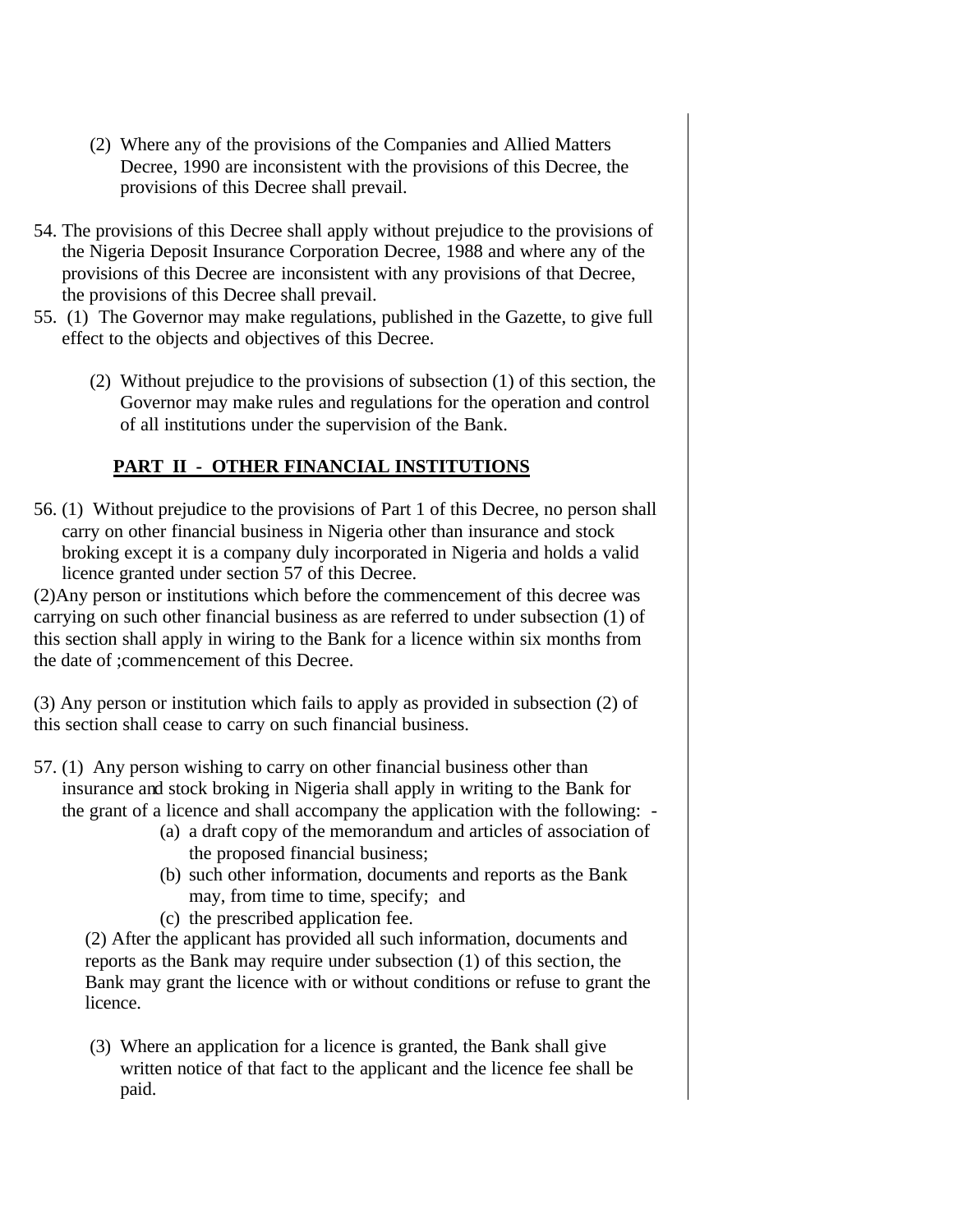- (4) The Bank may vary or revoke any conditions subject to which a licence was granted or may impose fresh or additional conditions to the grant of a licence.
- (5) When the Bank proposes to vary, revoke or impose fresh or additional conditions, the Bank shall before exercising such power, give notice or its intention to the person or institution concerned and give such a person or institution an opportunity to make representation to the Bank therein.
- (6) Any person who transacts a business without a valid licence under section 56 of this Decree or sub-section (2) of this section whether in the case of an individual or in the case of a body corporate is guilty of an offence and liable -
	- (a) in the case of a body corporate, to a fine of N1,000,000 and
	- (b) in any other case, to a fine not exceedingN1,000,000 or imprisonment for at term not exceeding 5 years or to both such fine and imprisonment.
- 58. (1) Any person who fails to comply with any of the conditions of its licence is guilty of an offence and liable on conviction to a fine not exceeding N5,000 for each day during which the condition is not complied with.
	- (2) every person or institution carrying on such financial business as are referred to in section 56 of this decree, shall -
		- (a) comply with the Monetary Policy Guidelines and other directives as the Bank may, from time to time, specify;
		- (b) furnish within the stipulated time and statistical and other return ias the Bank may, from time to time, require.
	- (3) Any person who fails to comply with paragraph (a) and (b) of subsection (2) of this section is guilty of offence and liable on conviction to imprisonment for a term not less than two years and not exceeding three years or to a fine of N5,000 for each day during which such failure occurs.
	- (4) Persistent failure to comply with the guidelines or other directives of the Bank or persistent refusal to supply returns in the prescribed form may be a ground for the revocation of a licence.

59. (1) The Bank shall have power to -

` (a) supervise and regulate the activities of other financial institutions and specialised bank

(b)prescribe the minimum paid-up capital requirement of other financial institutions and specialized banks.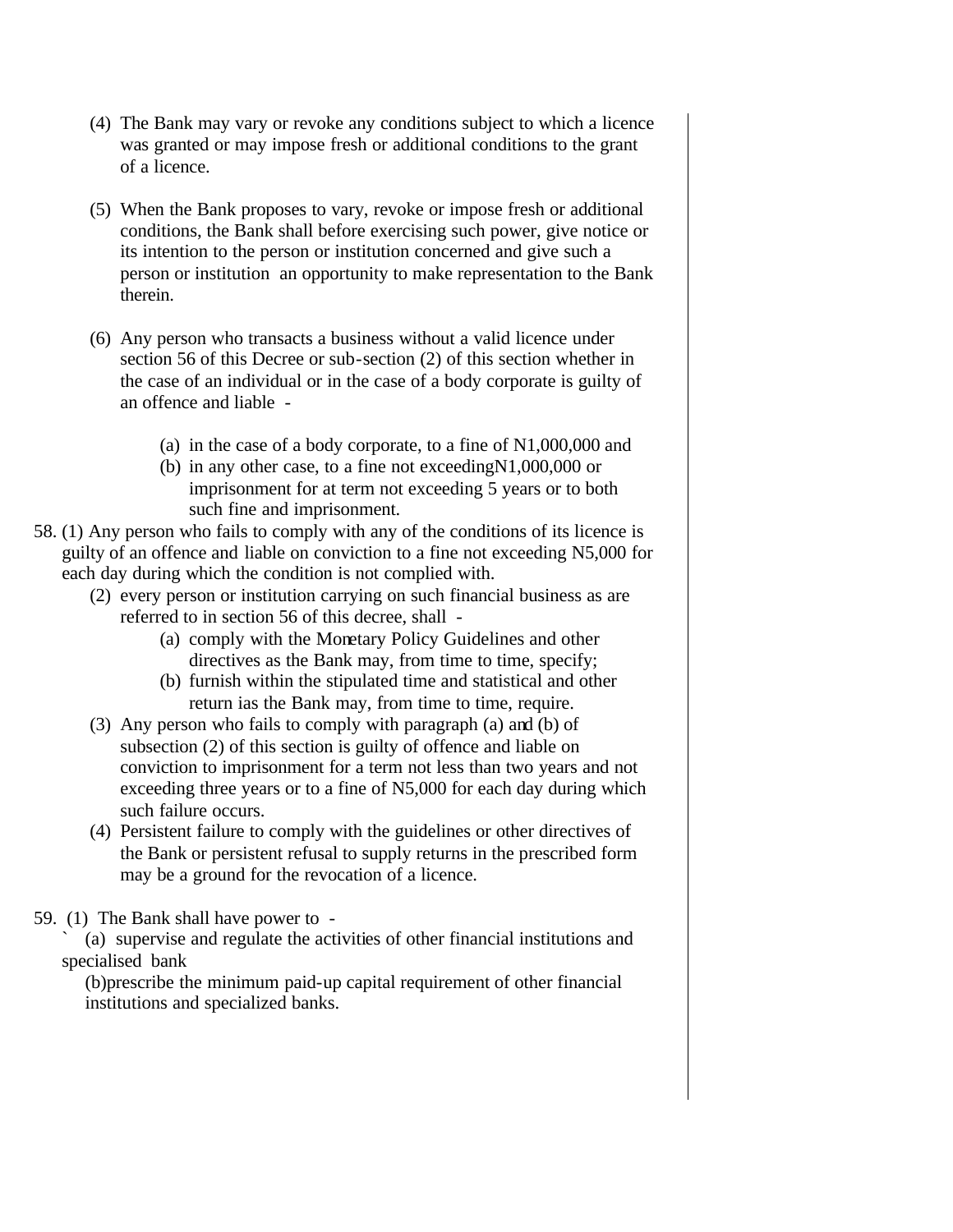(2) The Bank may appoint examiners and any other person to carry out regular or routine examination of the books and affairs of other financial institutions.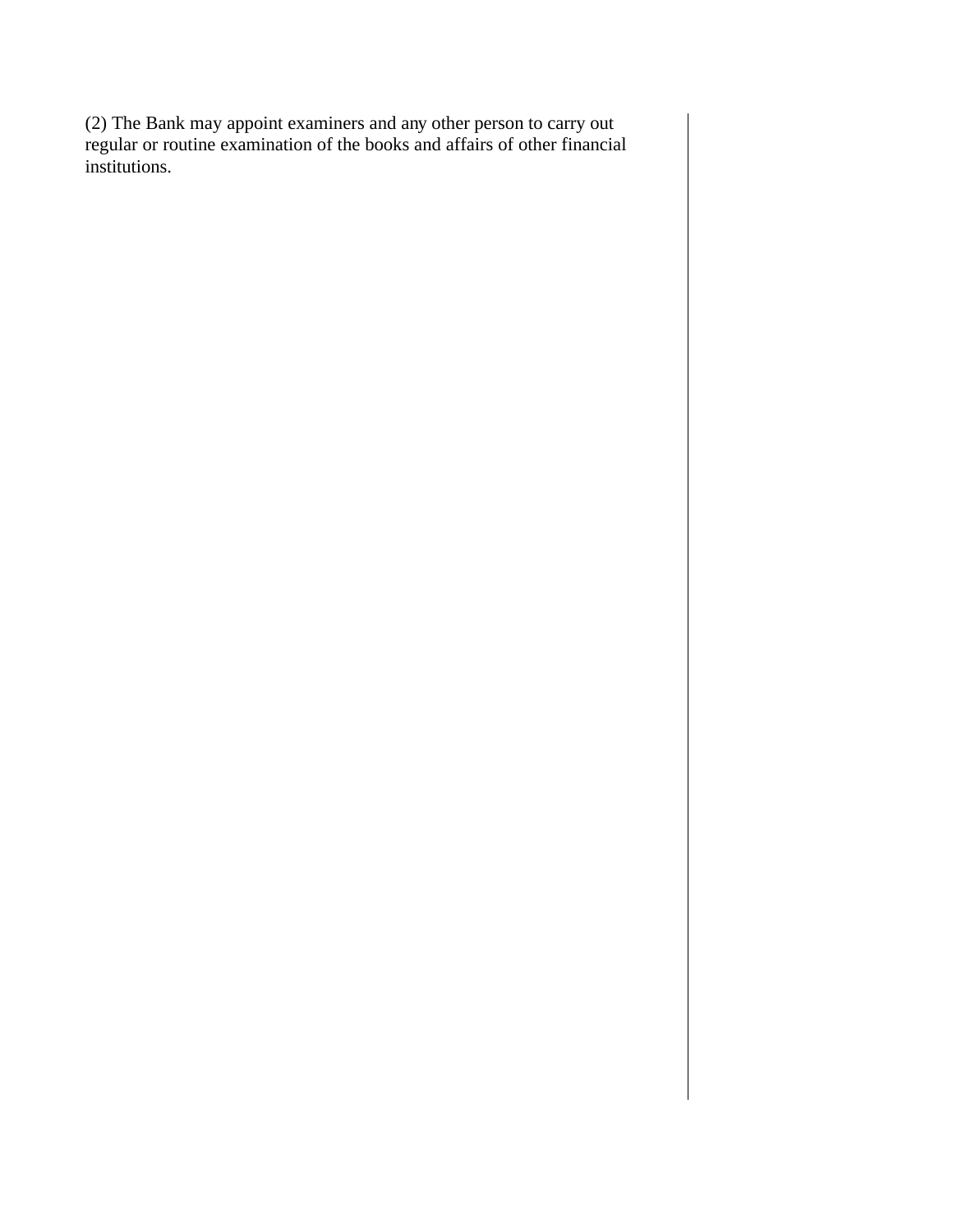- (3) Where the Governor is satisfied that it is in the public interest so to do he may, in addition to the routine or regular examination, order a special examination or investigation of the books and affairs of any other financial institution and for that purpose, the Governor shall have power to appoint one or more qualified persons other than the officers of the Bank to conduct special examination or investigation, under conditions of confidentiality, of the books and affairs of such other financial institutions.
- (4) The cost and expenses of the bank or the remuneration of the person so appointed, as the case may be, shall be payable from the fund and property of the financial institution.

59A (1) If after taking such of the steps stipulated in section 33 of this Decree such other measures as in the opinion of the Bank may be appropriate in the circumstance, the state of affairs of the other financial institution concerned does not improve, the Bank may turn over the control and management of such other financial institution to an appointed person on such terms and conditions as the Bank may stipulate, from time to time.

(2) If after taking such steps as specified in sub section (1) of this section as in the opinion of the Governor may be appropriate in each circumstance, the state of affairs of the other financial institution concerned does not improve the Bank shall have power to revoke the licence of such other financial institution.

(3) Any other financial institution whose licence is revoked pursuance to subsection (2) of this section shall be wound up by a person appointed by the Bank.

(4) The cost and expenses of the Bank or the remuneration of the person so appointed pursuant to subsection (1) of this section shall be payable from the fund and property of the financial institution.

59B The provisions of section 33 of this Decree shall apply with such necessary modifications to other financial institutions.

# **PART III - MISCELLANEOUS AND SUPPLEMENTARY**

60 (1) Notwithstanding any of the provisions of this Decree, the Governor may impose a penalty not exceeding N2,000,000 or suspension of any licence issued on a bank or any other financial institution for the bank's or other financial institution's failure to comply with any rules, regulations, guidelines or administrative directives made, given or issued by the Bank under this Decree.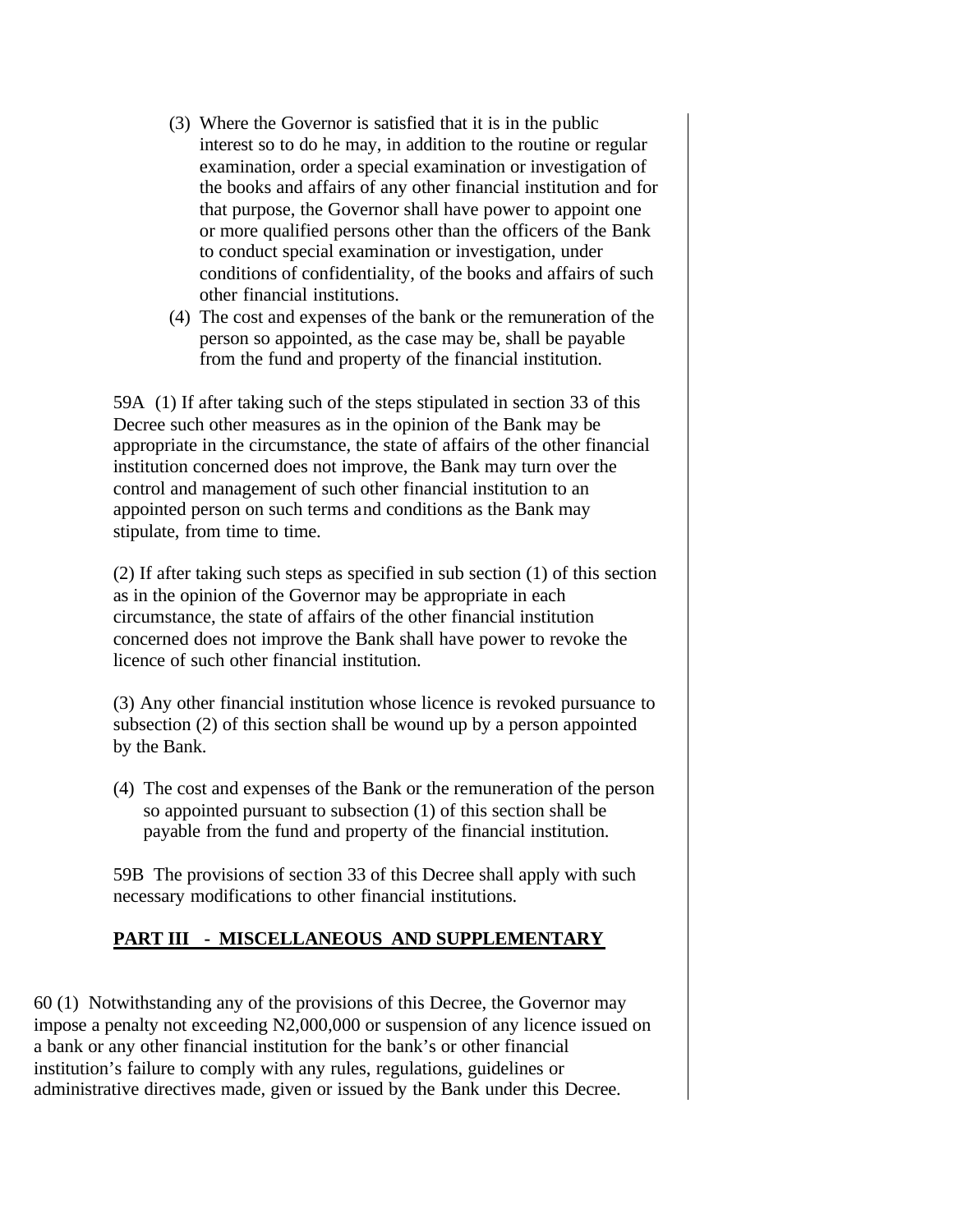(2) The Governor may suspend any licence issued or given to any bank of any other financial institutions which fails to comply with any rules, regulations, guidelines or administrative directives made, given or issued to it by the Bank under the Decree.

60A The Governor of the Bank may compound any offence punishable under this Decree by accepting such sums of money as he thinks fit, not exceeding the amount of maximum fine to which that person would have been liable if he had been convicted of the offence.

(2) Any moneys paid to the Governor pursuant to subsection (1) of this section, shall be paid into the Bank's penalty account which shall be established for that purpose.

(3) No prosecution in respect of any offence under this decree shall be instituted without the consent in writing of the Attorney-General of the Federation.

61. In this Decree, unless the context otherwise requires -

"associate" means a company in which another company owns not less than twenty per cent of the shares;

"bank" means a bank licensed under this Decree.

"Bank" means the central Bank of Nigeria

"banking business" means the business of receiving deposits on currency account, savings account or other similar account, paying or collection cheques, drawn by or paid in by customers ; provisions of finance or such other business as the Governor may, by order published in the Gazette, designate as banking business;

"chief executive" in relation to a bank means a person, by whatever name called, who either individually or jointly with one of more other person, is responsible, subject to the authority of the board of directors, for the conduct of the business and administration of the bank;

"commercial bank" means any bank in Nigeria whose business includes the acceptance of deposits withdrawals by cheque;

"community bank" means a bank whose business is restricted to a specified geographical area in Nigeria:

"deposit" means money lodged with any person whether or not for the purpose of any interest or dividend and whether or not such money is repayable upon demand upon a given period of notice or upon a fixed date;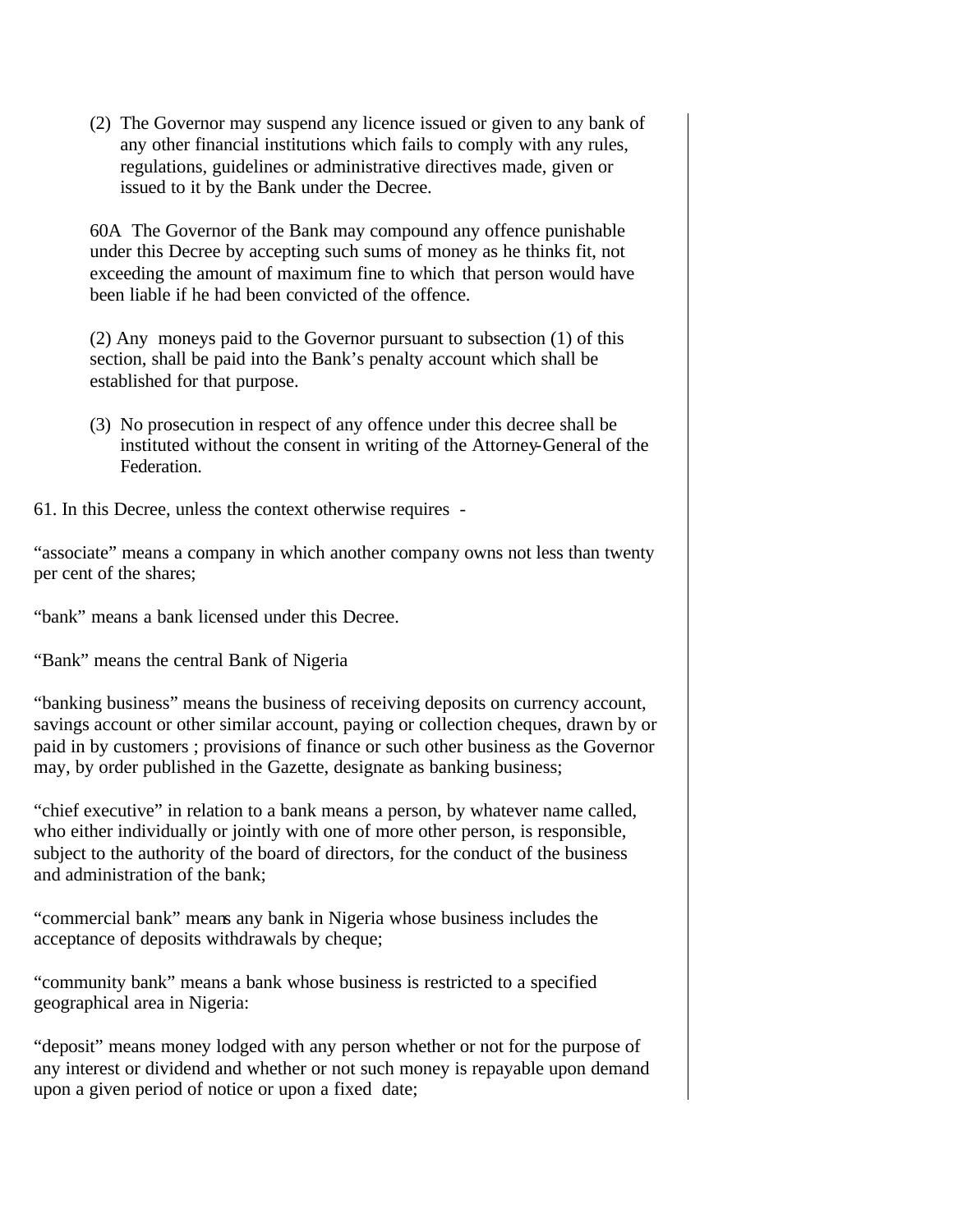"Deputy Governor" means a Deputy Governor of the Central Bank of Nigeria

"director" includes any person by whatever name he mayy be referred to carrying out or empowered to carry out substantially the same functions of a director in relation to the affairs of a company incorporated under the Companies and Allied Matters Decree, 1990;

"factoring' means the business of acquiring debts due to any person;

"Federation" means the Federal Republic of Nigeria;

"Governor" means the Governor or any of the Deputy Governors of the Central Bank of Nigeria;

"leasing" means the business of letting or sub-letting movable property on hire for the purpose of the use of such property by the hirer or any other person in any business whatsoever and where the lessor is the owner of the property regardless of whether the letting is with or without an option to purchase the property;

"licence" means a licence issued under this Decree;

"merchant bank" means a bank whose business includes receiving deposits on deposit account, provision of finance, consultancy and advisory services relating to corporate and investment matters, making of managing investments on behalf of any person;

"other financial institution" means any individual, body, association or group of persons; whether corporate or unincorporated, other than the banks licensed company and money brokerage and whose principal object include factoring, project financing, equipment leasing, debt administration, fund management, private ledger services, investment management, local purchases order financing, export finance, project consultancy, financial consultancy, pension fund management and such other business as the Bank may, from time to time, designate;

"President" means the President, Commander-in-Chief of the Armed Forces of the Federal Republic of Nigeria;

"profit and loss sharing bank" means a bank which transacts investment or commercial banking business and maintains profits and loss sharing accounts;

"relation of person" includes father, mother, child, brother, sister, uncle, aunt and cousins where applicable and their spouses;